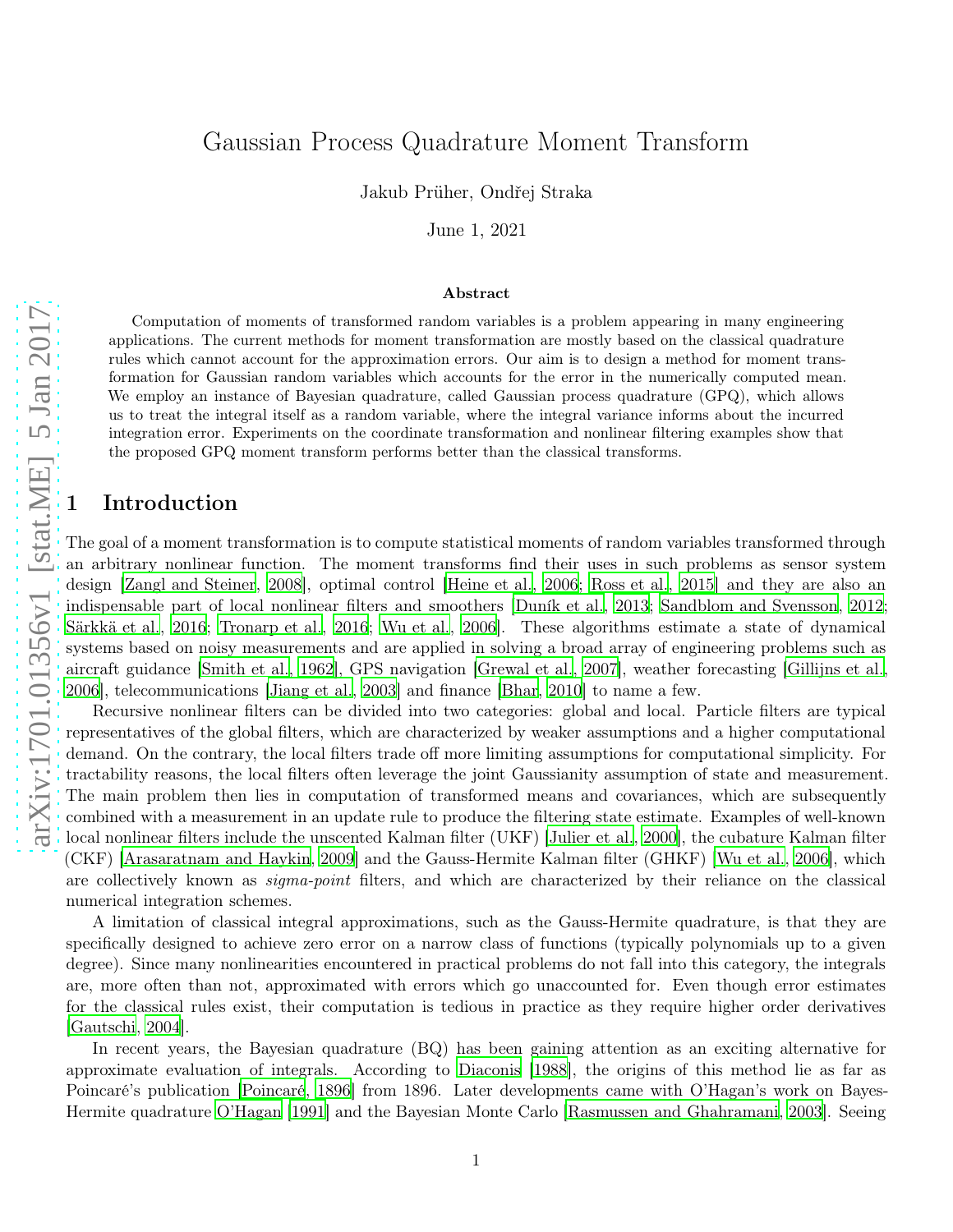BQ as an instance of a probabilistic approach to numerical computing spawned an emerging field of probabilistic numerics with its share of contributions [\[Briol et al.](#page-15-9), [2015;](#page-15-9) [Oates et al., 2015;](#page-16-5) [Osborne and Garnett, 2012](#page-16-6)]. Contrary to the classical rules, the BQ minimizes an average error on a wider class of functions [\[Briol et al.,](#page-15-9) [2015;](#page-15-9) [Minka](#page-16-7), [2000\]](#page-16-7). The numerical integration process is treated as a problem of Bayesian inference, where, in accordance with the Bayesian paradigm, an integral prior is transformed into a posterior by conditioning on obtained evaluations of the integrated function. The result of integration is much more informative, because it is no longer a single value, but an entire distribution. The posterior mean estimates the integral value, whereas the posterior variance can be construed as a model of the integration error. The BQ approach is uniquely suited to the purpose of our article, which is accounting for the integration errors in the moment transform process.

Application of the BQ in nonlinear sigma-point filtering was first investigated by [Särkkä et al. \[2014](#page-16-8)], where the authors elucidate connections between the BQ and the classical rules, but their algorithms do not make use of the integral variance. When our GPQ moment transform is applied in the nonlinear sigma-point filtering, it leads to a similar approach to the previously proposed Gaussian process assumed density filter (GP-ADF) [\[Deisenroth et al.](#page-15-10), [2009](#page-15-10)] and the Gaussian process unscented Kalman filter (GP-UKF) [\[Ko et al.](#page-16-9), [2007\]](#page-16-9). Both GP-ADF and GP-UKF use the GP models for system identification that takes place prior to running the filters. In our case, however, the crucial difference lies in the fact that the resulting GPQ filters do not require a system identification phase.

In our previous contribution [\[Prüher and Šimandl](#page-16-10), [2016\]](#page-16-10), we showed how to incorporate integral variance into a nonlinear sigma-point filtering algorithm. This article crystallizes the results of the previous publication into a widely applicable general GPQ moment transform. Applications in sigma-point filtering are enriched with a target tracking example and an additional numerical experiments on common nonlinear coordinate transformation are provided. We also further analyse properties of the proposed transform and give a theoretical proof for positive semi-definiteness of the resulting covariance matrix.

The rest of this article is organized as follows. Section [2](#page-1-0) introduces the general problem of the classical quadrature based moment transforms. Section [3](#page-2-0) outlines the Gaussian process quadrature (GPQ). In Section [4,](#page-5-0) we describe the proposed moment transform based on the GPQ. Numerical experiments and performance evaluations are in Section [5.](#page-8-0) Finally, Section [6](#page-13-0) concludes the article.

# <span id="page-1-0"></span>2 Problem Statement

Consider an input Gaussian random variable  $\mathbf{x} \in \mathbb{R}^D$  with mean **m** and covariance **P** transformed through a nonlinear vector function

<span id="page-1-3"></span>
$$
y = g(x) \qquad x \sim N(m, P) \tag{2.1}
$$

producing an output  $y \in \mathbb{R}^E$ . Even though the output is not Gaussian (due to the nonlinearity of g), we approximate both variables as jointly Gaussian distributed, so that

<span id="page-1-2"></span><span id="page-1-1"></span>
$$
\begin{bmatrix} \mathbf{x} \\ \mathbf{y} \end{bmatrix} \sim N \left( \begin{bmatrix} \mathbf{m} \\ \boldsymbol{\mu} \end{bmatrix}, \begin{bmatrix} \mathbf{P} & \mathbf{C} \\ \mathbf{C}^{\top} & \mathbf{\Pi} \end{bmatrix} \right), \tag{2.2}
$$

where the transformed moments are given by the following Gaussian weighted integrals

$$
\mu = \mathbb{E}_{\mathbf{x}}[\mathbf{g}(\mathbf{x})] = \int \mathbf{g}(\mathbf{x}) N(\mathbf{x} | \mathbf{m}, \mathbf{P}) \, \mathrm{d}\mathbf{x},\tag{2.3}
$$

$$
\mathbf{\Pi} = \mathbb{C}_{\mathbf{x}}[\mathbf{g}(\mathbf{x})] = \int (\mathbf{g}(\mathbf{x}) - \boldsymbol{\mu})(\mathbf{g}(\mathbf{x}) - \boldsymbol{\mu})^{\top} N(\mathbf{x} | \mathbf{m}, \mathbf{P}) d\mathbf{x},
$$
\n(2.4)

$$
\mathbf{C} = \mathbb{C}_{\mathbf{x}}[\mathbf{x}, \mathbf{g}(\mathbf{x})] = \int (\mathbf{x} - \mathbf{m})(\mathbf{g}(\mathbf{x}) - \boldsymbol{\mu})^{\top} N(\mathbf{x} | \mathbf{m}, \mathbf{P}) d\mathbf{x},
$$
(2.5)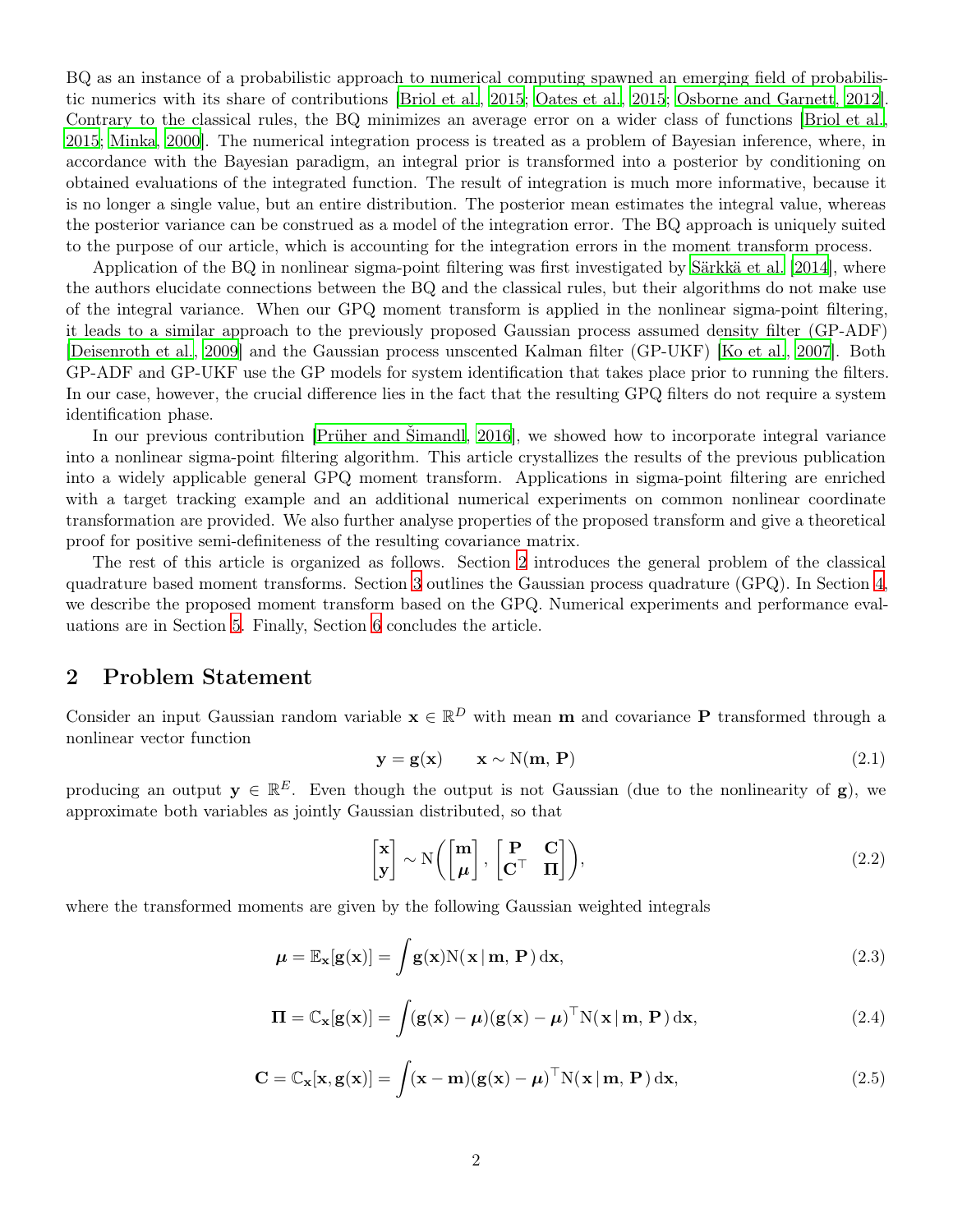where  $N(x | m, P)$  denotes probability density of Gaussian random variable. The goal of a moment transform is to compute the moments in eqs.  $(2.3)$  to  $(2.5)$  given the moments of the input variable. Since **g** is nonlinear, the integrals cannot be solved analytically in general and have to be approximated by a numerical quadrature. An integral w.r.t. a Gaussian with arbitrary mean and covariance can be converted to an integral over a standard Gaussian, such that

<span id="page-2-2"></span>
$$
\int g(\mathbf{x}) N(\mathbf{x} | \mathbf{m}, \mathbf{P}) d\mathbf{x} = \int g(\mathbf{m} + \mathbf{L}\boldsymbol{\xi}) N(\boldsymbol{\xi} | \mathbf{0}, \mathbf{I}) d\boldsymbol{\xi},
$$
\n(2.6)

where we used a change of variables  $x = m + L\xi$  with  $P = LL^{\top}$ . The standard numerical integration rules can now be applied, which leads to a weighted sum approximation

<span id="page-2-1"></span>
$$
\int \mathbf{g}(\mathbf{m} + \mathbf{L}\boldsymbol{\xi}) \mathbf{N}(\boldsymbol{\xi} \mid \mathbf{0}, \mathbf{I}) \, d\boldsymbol{\xi} = \sum_{i=1}^{N} w_i \mathbf{g}(\mathbf{m} + \mathbf{L}\boldsymbol{\xi}_i),
$$
\n(2.7)

where  $w_i$  are the quadrature weights and  $x_i = m + \mathbf{L}\boldsymbol{\xi}_i$  are the sigma-points (evaluation points, design points, abscissas), both of which are prescribed by the specific quadrature rule to satisfy certain optimality criteria. The vectors  $\xi_i$  are called unit sigma-points.

For instance, the r-th order Gauss-Hermite (GH) rule [\[Gautschi](#page-15-7), [2004](#page-15-7); [Ito and Xiong](#page-15-11), [2000](#page-15-11)] uses sigmapoints, which are determined as the roots of the r-th degree univariate Hermite polynomial  $H_r(x)$ . Integration of vector valued functions  $(D > 1)$  is handled by a multidimensional grid of points formed by the Cartesian product, leading to the exponential growth  $(N = r^D)$  w.r.t. dimension D. The GH weights are computed according to [\[Särkkä, 2013\]](#page-16-11) as

$$
w_i = \frac{r!}{[rH_{r-1}(x^{(i)})]^2} \tag{2.8}
$$

The rule incurs no integration error if the integrand is a (multivariate) polynomial of pseudo-degree  $\leq 2r-1$ . The well-known Unscented transform (UT) [\[Julier et al., 2000](#page-15-6)] is also a simple quadrature rule, that uses  $N = 2D + 1$ deterministically chosen sigma-points  $x_i = m + L\xi_i$  with unit sigma-points defined as columns of the matrix

$$
\begin{bmatrix} \xi_0 & \xi_1 & \dots & \xi_{2D} \end{bmatrix} = \begin{bmatrix} 0 & cI_D & -cI_D \end{bmatrix}
$$
\n(2.9)

where  $I_D$  denotes  $D \times D$  identity matrix. The corresponding UT weights are defined by

$$
w_0 = \frac{\kappa}{D + \kappa}, \quad w_i = \frac{1}{2(D + \kappa)}, \quad i = 1, ..., 2D
$$
\n(2.10)

with scaling factor  $c = \sqrt{D + \kappa}$ . The UT rule can integrate (multivariate) polynomials of *total degree*  $\leq 3$ without incurring approximation error. Spherical-radial (SR) integration rule, which is a basis of the CKF Arasaratnam and Haykin, 2009, is very similar to the UT, but lacks the centre point. Thus it uses  $N = 2D$ sigma-points given by

$$
\begin{bmatrix} \boldsymbol{\xi}_1 & \dots & \boldsymbol{\xi}_{2D} \end{bmatrix} = \begin{bmatrix} c\mathbf{I}_D & -c\mathbf{I}_D \end{bmatrix} \tag{2.11}
$$

with  $c = \sqrt{D}$  and weights  $w_i = 1/2D$ ,  $i = 1, ..., 2D$ . The UT and SR rule are all instances of the fully symmetric rules [\[McNamee and Stenger, 1967](#page-16-12)]. Together with GH all of these are examples of classical numerical quadratures.

In the next section, we introduce an alternative view of numerical integration, upon which, we base our proposed moment transform.

### <span id="page-2-0"></span>3 Gaussian Process Quadrature

The main difference between the classical quadrature and the Bayesian quadrature, is that in the Bayesian case the whole numerical procedure is viewed as a probabilistic inference, where, after conditioning on the data, an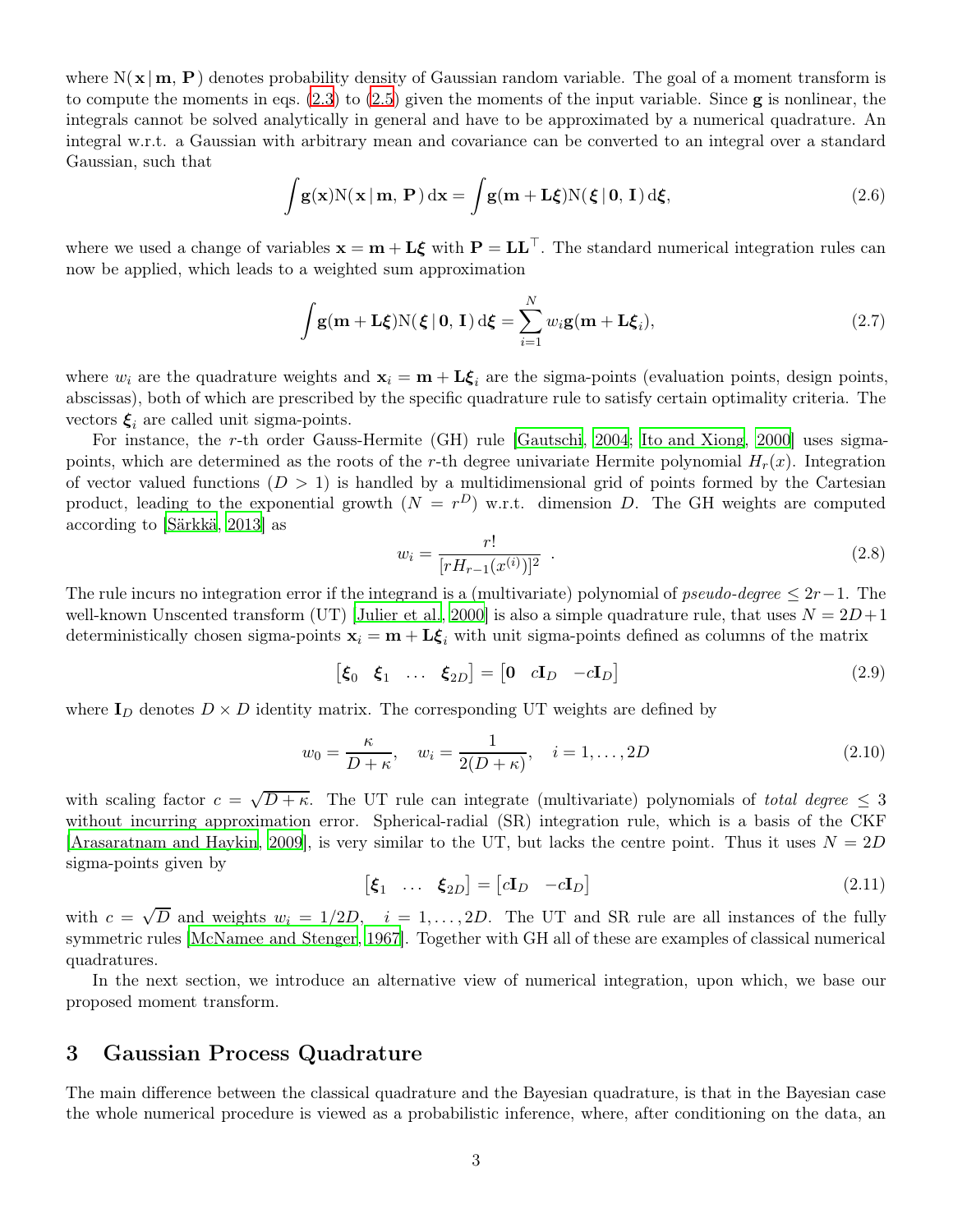entire density over the solution is obtained as a result (rather than a single value). That is to say, we start with a prior distribution over the integral which is then transformed into a posterior distribution given our sigma-points and function evaluations. Prior over the integral is induced by putting a prior on the integrated function itself.

#### <span id="page-3-5"></span>3.1 Gaussian Process Regression Model

Uncertainty over functions is naturally expressed by a stochastic process. In Bayesian quadrature, Gaussian processes (GP) are used for their favourable analytical properties. Gaussian process is a collection of random variables indexed by elements of an index set, any finite number of which has a joint Gaussian density [\[Rasmussen and Williams, 2006](#page-16-13)]. That is, for any finite set of indices  $\mathbf{X}' = [\mathbf{x}'_1 \dots \mathbf{x}'_m]$ , it holds that

<span id="page-3-3"></span>
$$
\begin{bmatrix} g(\mathbf{x}'_1) & \dots & g(\mathbf{x}'_m) \end{bmatrix}^\top \sim \mathcal{N}(\mathbf{0}, \mathbf{K})
$$
\n(3.1)

where the kernel (covariance) matrix  $\bf{K}$  is made up of pair-wise evaluations of the kernel (covariance) function. The element of **K** at position  $(i, j)$  is given by  $[\mathbf{K}]_{ij} = k(\mathbf{x}_i, \mathbf{x}_j) = \mathbb{C}_g[g(\mathbf{x}_i), g(\mathbf{x}_j)]$ , where  $\mathbb{C}$  is the covariance operator. Choosing a kernel, which in principle can be any symmetric positive definite function of two arguments, introduces modelling assumptions about the underlying function. Since the GP regression is a non-parametric model, it is more expressive than a parametric fixed-order polynomial regression models used in construction of the classical quadrature rules. In Bayesian terms, choosing a kernel specifies a GP prior  $p(g)$  over functions. Updating the prior with the data  $\mathcal{D} = \{(\mathbf{x}_i, g(\mathbf{x}_i))\}_{i=1}^N$ , which consist of the sigma-points  $\mathbf{X} = [\mathbf{x}_1 \dots \mathbf{x}_N]$ and the function evaluations  $\mathbf{y} = \begin{bmatrix} g(\mathbf{x}_1) & \dots & g(\mathbf{x}_N) \end{bmatrix}^\top$ , leads to a GP posterior  $p(g | \mathcal{D})$  with predictive mean and variance given by

<span id="page-3-4"></span>
$$
\mathbb{E}_{g}[g(\mathbf{x}) \mid \mathcal{D}] = m_g(\mathbf{x}) = \mathbf{k}^{\top}(\mathbf{x})\mathbf{K}^{-1}\mathbf{y},\tag{3.2}
$$

$$
\mathbb{V}_g[g(\mathbf{x}) \mid \mathcal{D}] = \sigma_g^2(\mathbf{x}) = k(\mathbf{x}, \mathbf{x}) - \mathbf{k}^\top(\mathbf{x})\mathbf{K}^{-1}\mathbf{k}(\mathbf{x}),\tag{3.3}
$$

<span id="page-3-0"></span>where the *i*-th element of  $\mathbf{k}(\mathbf{x})$  is  $[\mathbf{k}(\mathbf{x})]_i = k(\mathbf{x}, \mathbf{x}_i)$  and V denotes the variance operator. These simple equations follow from the formula for conditional Gaussian densities [\[Rasmussen and Williams](#page-16-13), [2006](#page-16-13)]. Figure [1](#page-3-0) depicts predictive moments of the GP posterior. Notice, that in places where the function evaluations are lacking, the GP model is more uncertain.



Figure 1: True function (dashed), GP posterior mean (solid), observed function values (dots) and GP posterior samples (grey). The shaded area represents GP posterior predictive uncertainty  $(\pm 2 \sigma_q(\mathbf{x}))$ , which is collapsed near the observations.

At first, introducing randomness<sup>[1](#page-3-1)</sup> over a  $known^2$  $known^2$  integrand may seem quite counter-intuitive. However, consider the fact that the quadrature rule of the form [\(2.7](#page-2-1)) only sees the integrand through a limited number

<sup>&</sup>lt;sup>1</sup>Here we mean *epistemic uncertainty*, which is due to the lack of knowledge not due to inherent randomness.

<span id="page-3-2"></span><span id="page-3-1"></span><sup>&</sup>lt;sup>2</sup>In a sense, that it can be evaluated for any argument.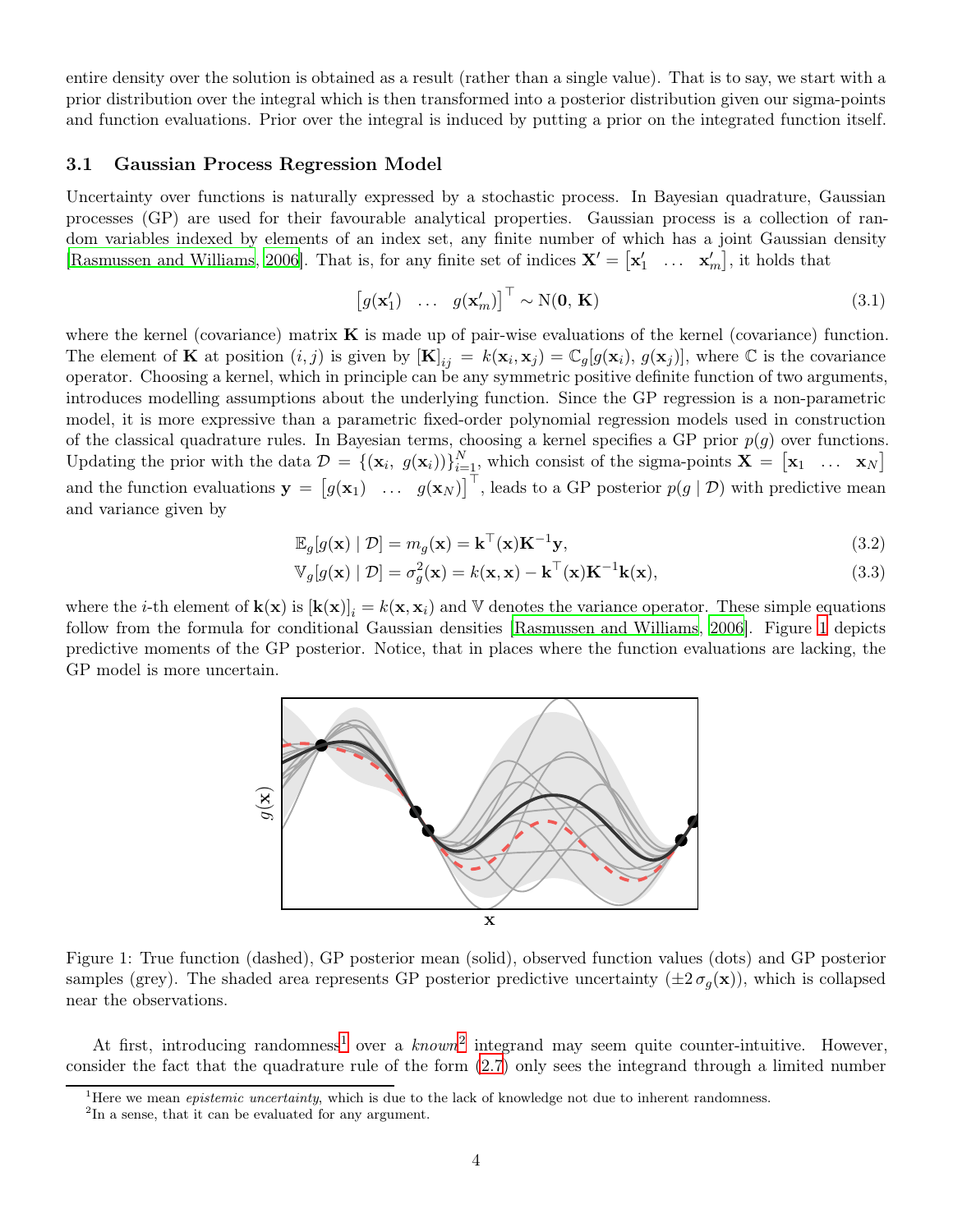of function values, which effectively means, that the rule is unaware of the function behaviour in areas where no evaluations are available. The GP regression model then serves as an instrument allowing us to acknowledge this reality.

#### 3.2 Integral Moments

Using a GP for modelling the integrand has a great analytical advantages. Note that, since we use a GP, the posterior density over the integral is Gaussian, which is due to the fact that an integral is a linear operator acting on a Gaussian distributed function.<sup>[3](#page-4-0)</sup> The posterior mean and variance of the integral  $\mathbb{E}_{\mathbf{x}}[g(\mathbf{x})] = \int g(\mathbf{x})p(\mathbf{x}) d\mathbf{x}$ 

are [\[Rasmussen and Ghahramani](#page-16-4), [2003\]](#page-16-4)

<span id="page-4-1"></span>
$$
\mathbb{E}_{g}[\mathbb{E}_{\mathbf{x}}[g(\mathbf{x})] | \mathcal{D}] = \mathbb{E}_{\mathbf{x}}[\mathbb{E}_{g}[g(\mathbf{x}) | \mathcal{D}]] = \mathbb{E}_{\mathbf{x}}[\mathbf{k}^{\top}(\mathbf{x})] \mathbf{K}^{-1} \mathbf{y},
$$
\n(3.4)

<span id="page-4-2"></span>
$$
\mathbb{V}_g[\mathbb{E}_{\mathbf{x}}[g(\mathbf{x})] | \mathcal{D}] = \mathbb{E}_{\mathbf{x},\mathbf{x}'}[\mathbb{C}_g[g(\mathbf{x}), g(\mathbf{x}') | \mathcal{D}]]
$$
  
=  $\mathbb{E}_{\mathbf{x},\mathbf{x}'}[k(\mathbf{x},\mathbf{x}')] - \mathbb{E}_{\mathbf{x}}[\mathbf{k}^\top(\mathbf{x})]\mathbf{K}^{-1}\mathbb{E}_{\mathbf{x}'}[\mathbf{k}(\mathbf{x}')].$  (3.5)

<span id="page-4-3"></span>From eq. [\(3.4](#page-4-1)), we can see that the mean of the integral is identical to integrating the GP posterior mean, which effectively serves as an approximation of the integrated function. The posterior variance of the integral, given by eq. [\(3.5](#page-4-2)), can be construed as a model of the integration error. The Figure [2](#page-4-3) depicts the schematic view of the GP quadrature, where integral is applied to a GP distributed integrand yielding a Gaussian density over the value of the integral. Alternatively, one could imagine integrating each realization of the GP posterior separately, yielding a different result every time.



Figure 2: Gaussian process quadrature. GP distributed function is mapped through a linear operator to yield a Gaussian density over its solution. The GP posterior mean approximation (solid black) of the true function (dashed) and the GP predictive variance (gray band) are based on the function evaluations (dots).

In light of this view, we could think of the classical quadratures as returning a Dirac distribution over the solution, where all the probability mass is concentrated at one value. In this regard, Bayesian quadrature rule is more realistic, because it is able to acknowledge uncertainty in the integrand due to the minimal number of available evaluations.

Also worth noting, is that the classical quadrature rules define precise locations of sigma-points, whereas the BQ does not prescribe any point sets, which raises questions about their placement. In [\[Minka](#page-16-7), [2000](#page-16-7); [O'Hagan,](#page-16-3) [1991](#page-16-3)], the optimal point set is determined by minimizing the posterior integral variance [\(3.5\)](#page-4-2). Another approach developed in [\[Osborne et al.](#page-16-14), [2012](#page-16-14)] uses a sequential active sampling scheme. Applications of GPQ in this article rely on point sets of the classical rules.

<span id="page-4-0"></span><sup>&</sup>lt;sup>3</sup>This is a generalization of the invariance property of Gaussians under affine transformations.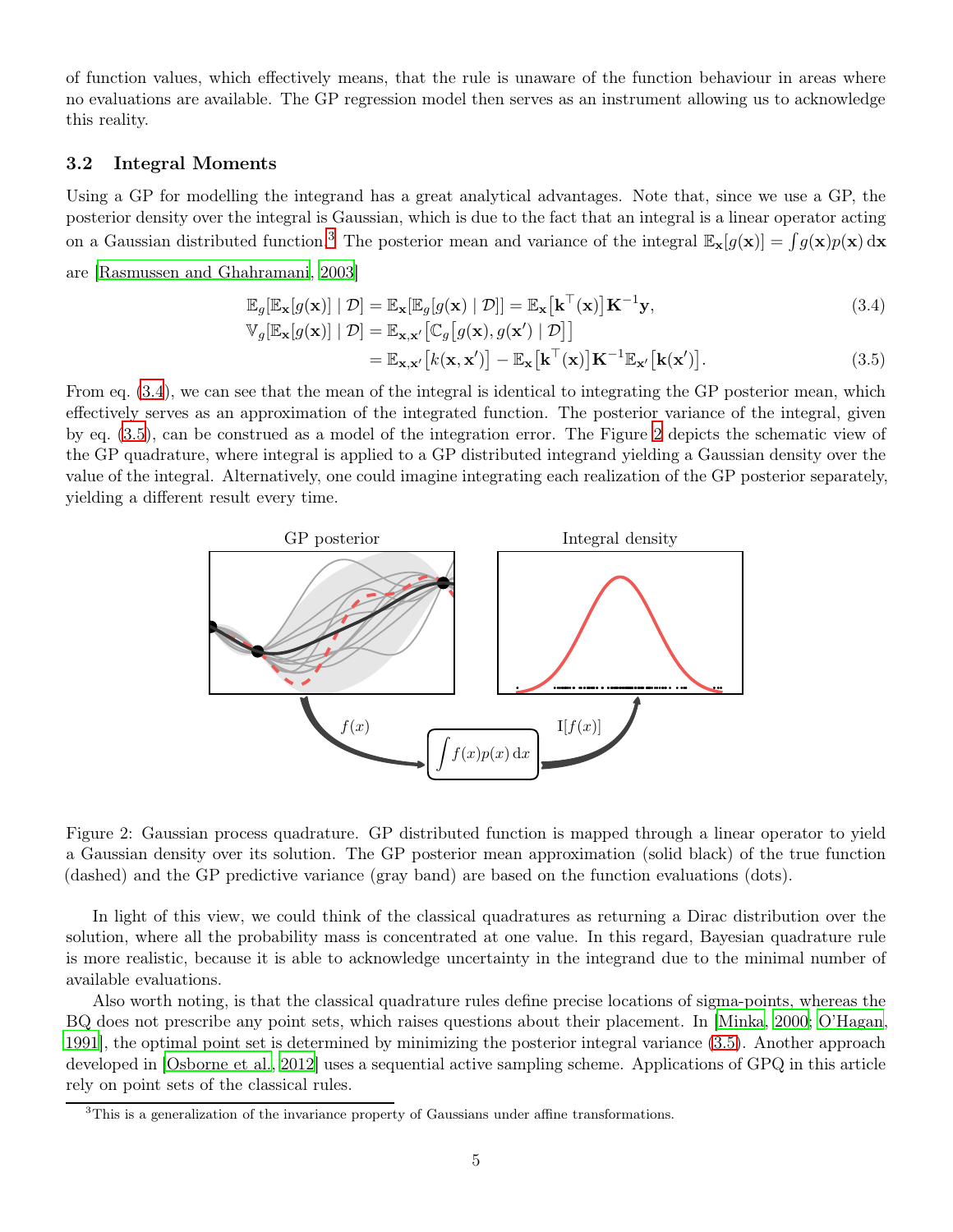## <span id="page-5-0"></span>4 GPQ Moment Transformation

In this section, we propose the moment transform based on the GPQ and show how it implicitly utilizes posterior integral variance in the moment transformation process. First, we define a general GPQ moment transform, which is applicable for any kernel function, and then give relations for a concrete transform based on the popular RBF (Gaussian) kernel.

We begin by employing a GPQ for approximate evaluation of the moment integrals in eqs. [\(2.3](#page-1-1)) to [\(2.5](#page-1-2)). For a moment, consider a case when the nonlinearity in eq. [\(2.1](#page-1-3)) is a scalar function  $g(\mathbf{x}) : \mathbb{R}^D \to \mathbb{R}$ . Since the source of uncertainty is now, not only in the input  $x$ , but the nonlinearity q as well, the transformed moments also need to reflect this fact. The GPQ transform then approximates the moments as follows

$$
\mathbb{E}[y] = \mathbb{E}_{\mathbf{x}}[g(\mathbf{x})] \approx \mathbb{E}_{g,\mathbf{x}}[g(\mathbf{x})]
$$
\n(4.1)

$$
\mathbb{V}[y] = \mathbb{V}_{\mathbf{x}}[g(\mathbf{x})] \approx \mathbb{V}_{g,\mathbf{x}}[g(\mathbf{x})]
$$
\n(4.2)

$$
\mathbb{C}[\mathbf{x}, y] = \mathbb{C}_{\mathbf{x}}[\mathbf{x}, g(\mathbf{x})] \approx \mathbb{C}_{g, \mathbf{x}}[\mathbf{x}, g(\mathbf{x})]
$$
(4.3)

where, using the law of total expectation and variance, we can further write

$$
\mathbb{E}_{g,\mathbf{x}}[g(\mathbf{x})] = \mathbb{E}_g[\mathbb{E}_{\mathbf{x}}[g(\mathbf{x})]] = \mathbb{E}_{\mathbf{x}}[\mathbb{E}_g[g(\mathbf{x})]],
$$
\n(4.4)

$$
\mathbb{V}_{g,\mathbf{x}}[g(\mathbf{x})] = \mathbb{E}_g[\mathbb{V}_{\mathbf{x}}[g(\mathbf{x})]] + \mathbb{V}_g[\mathbb{E}_{\mathbf{x}}[g(\mathbf{x})]] \tag{4.5}
$$

<span id="page-5-4"></span><span id="page-5-3"></span><span id="page-5-2"></span><span id="page-5-1"></span>
$$
= \mathbb{E}_{\mathbf{x}}[\mathbb{V}_g[g(\mathbf{x})]] + \mathbb{V}_{\mathbf{x}}[\mathbb{E}_g[g(\mathbf{x})]],
$$
\n(4.6)

$$
\mathbb{C}_{g,\mathbf{x}}[\mathbf{x}, g(\mathbf{x})] = \mathbb{E}_{\mathbf{x}}[\mathbf{x}\mathbb{E}_g[g(\mathbf{x})]] - \mathbb{E}_{\mathbf{x}}[\mathbf{x}]\mathbb{E}_{g,\mathbf{x}}[g(\mathbf{x})].
$$
\n(4.7)

The eq. [\(4.4\)](#page-5-1) shows that the mean of the integral is equivalent to integrating the GP mean function. Since the variance decompositions in eqs. [\(4.5](#page-5-2)) to [\(4.6\)](#page-5-3) are equivalent, both can be used to achieve the same goal. The form [\(4.6\)](#page-5-3) was utilized in derivation of the GP-ADF [\[Deisenroth et al.](#page-15-12), [2012](#page-15-12)], which relies on the solution to the problem of prediction with GPs at uncertain inputs [\[Girard et al.](#page-15-13), [2003](#page-15-13)]. So, even though these results were derived to solve a seemingly different problem, we point out, that by using the form [\(4.6\)](#page-5-3), the uncertainty of the mean integral (as seen in the last term of eq. [\(4.5](#page-5-2))) is implicitly reflected in the resulting covariance. Furthermore, the form [\(4.6](#page-5-3)) is preferable, because it is more amenable to analytical expression and implementation. Note, that for the deterministic case, when the *integrand* variance  $\mathbb{V}_q[g(\mathbf{x})] = 0$  and the *integral* variance  $\mathbb{V}_q[\mathbb{E}_{\mathbf{x}}[g(\mathbf{x})]] = 0$ , the eqs. [\(4.4\)](#page-5-1) to [\(4.7](#page-5-4)) fall back to the classical expressions given by eqs. [\(2.3](#page-1-1)) to [\(2.5\)](#page-1-2). Compared to the deterministic case the transformed GPQ variance is inflated by the uncertainty in g.

#### 4.1 Derivations of the transformed moments

So far we have stated the results only for the case of scalar function. In the following summary, general vector functions  $g(x): \mathbb{R}^D \to \mathbb{R}^E$  are modelled by a single GP. That is, one GP models every output dimension using the same values of kernel parameters. Note, that in the following derivations we omit the conditioning on data in the GP predictive moments and use the shorthand  $\mathbb{E}_{g}[g(x)] \triangleq \mathbb{E}_{g}[g(x) | \mathcal{D}], \mathbb{C}_{g}[g(x)] \triangleq \mathbb{C}_{g}[g(x) | \mathcal{D}].$ 

Expressions for GPQ transformed moments are derived by plugging in the GP predictive moments from eqs.  $(3.2)$  to  $(3.3)$  into the general expressions in eqs.  $(4.4)$  to  $(4.7)$ . The transformed mean in eq.  $(4.4)$  thus becomes

$$
\boldsymbol{\mu}_{\mathbf{G}} = \mathbb{E}_{\mathbf{x}}[\mathbb{E}_{\mathbf{g}}[\mathbf{g}(\mathbf{x})]] = \mathbf{Y}^{\top}\mathbf{K}^{-1}\mathbb{E}_{\mathbf{x}}[\mathbf{k}(\mathbf{x})] = \mathbf{Y}^{\top}\mathbf{w}.
$$
\n(4.8)

The transformed covariance in eq. [\(4.6](#page-5-3)) can be decomposed

$$
\Pi_{\mathcal{G}} = \mathbb{C}_{\mathbf{g},\mathbf{x}}[\mathbf{g}(\mathbf{x})] = \mathbb{C}_{\mathbf{x}}[\mathbb{E}_{\mathbf{g}}[\mathbf{g}(\mathbf{x})]] + \mathbb{E}_{\mathbf{x}}[\mathbb{C}_{\mathbf{g}}[\mathbf{g}(\mathbf{x})]] \tag{4.9}
$$

$$
= \mathbb{E}_{\mathbf{x}} \big[ \mathbb{E}_{\mathbf{g}}[\mathbf{g}(\mathbf{x})] \mathbb{E}_{\mathbf{g}}[\mathbf{g}(\mathbf{x})]^{\top} \big] - \mu_{\mathrm{G}} \mu_{\mathrm{G}}^{\top} + \mathbb{E}_{\mathbf{x}} [\mathbb{C}_{\mathbf{g}}[\mathbf{g}(\mathbf{x})]] \tag{4.10}
$$

$$
= \mathbf{Y}^{\top} \mathbf{K}^{-1} \mathbb{E}_{\mathbf{x}} \left[ \mathbf{k}(\mathbf{x}) \mathbf{k}^{\top}(\mathbf{x}) \right] \mathbf{K}^{-1} \mathbf{Y} - \mu_{\mathbf{G}} \mu_{\mathbf{G}}^{\top} + \sigma^2 \mathbf{I}, \tag{4.11}
$$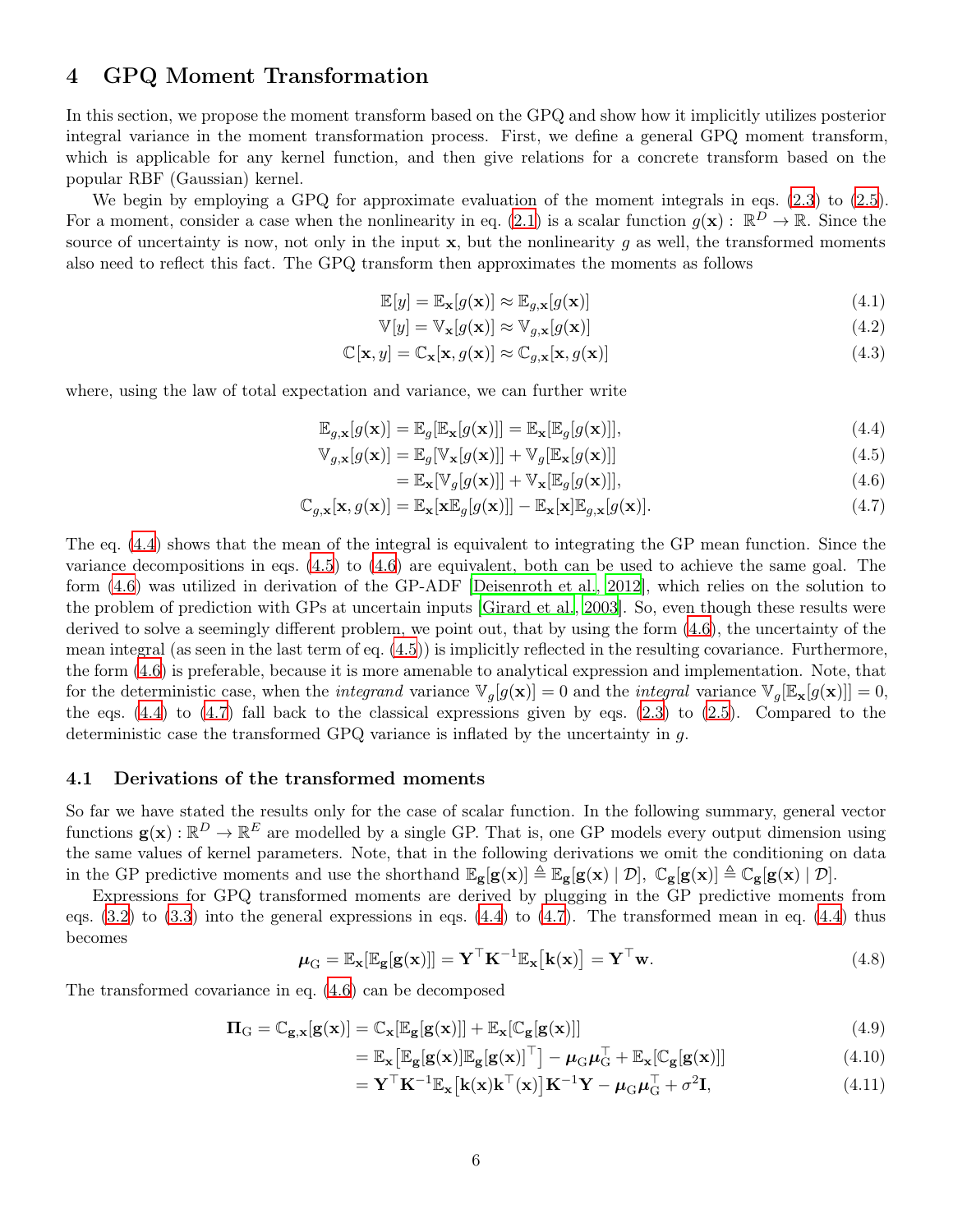where  $\sigma^2 = \mathbb{E}_{\mathbf{x}}[\sigma_g^2(\mathbf{x})] = \mathbb{E}_{\mathbf{x}}[k(\mathbf{x}, \mathbf{x})] - \text{tr}(\mathbb{E}_{\mathbf{x}}[\mathbf{k}(\mathbf{x})\mathbf{k}^\top(\mathbf{x})]\mathbf{K}^{-1})$ . The diagonal matrix in the last term reflects the fact that the outputs of g are not correlated (modelled independently). Finally, the cross-covariance becomes

$$
\mathbf{C}_{\mathrm{G}} = \mathbb{C}_{\mathbf{g},\mathbf{x}}[\mathbf{x},\mathbf{g}(\mathbf{x})] = \mathbb{E}_{\mathbf{x}}\big[\mathbf{x}\mathbb{E}_{\mathbf{g}}[\mathbf{g}(\mathbf{x})]^{\top}\big] - \mathbb{E}_{\mathbf{x}}[\mathbf{x}]\mathbb{E}_{\mathbf{x}}[\mathbb{E}_{\mathbf{g}}[\mathbf{g}(\mathbf{x})]] \tag{4.12}
$$

$$
= \mathbb{E}_{\mathbf{x}} \left[ \mathbf{x} \mathbf{k}^{\top}(\mathbf{x}) \right] \mathbf{K}^{-1} \mathbf{Y} - \mathbf{m} \boldsymbol{\mu}_{\mathbf{G}}^{\top} \tag{4.13}
$$

Summary of the proposed GPQ moment transform is given below.

#### General GPQ moment transform

The general GPQ based Gaussian approximation to the joint distribution of x and a transformed random variable  $y = g(x)$ , where  $x \sim N(m, P)$ , is given by

$$
\begin{bmatrix} \mathbf{x} \\ \mathbf{y} \end{bmatrix} \sim N \left( \begin{bmatrix} \mathbf{m} \\ \boldsymbol{\mu}_{G} \end{bmatrix}, \begin{bmatrix} \mathbf{P} & \mathbf{C}_{G} \\ \mathbf{C}_{G}^{\top} & \mathbf{\Pi}_{G} \end{bmatrix} \right)
$$
(4.14)

where the transformed moments are computed as

$$
\mu_{\mathbf{G}} = \mathbf{Y}^{\top}\mathbf{w},\tag{4.15}
$$

$$
\Pi_{\mathbf{G}} = \mathbf{Y}^{\top} \mathbf{W} \mathbf{Y} - \boldsymbol{\mu} \boldsymbol{\mu}^{\top} + \sigma^2 \mathbf{I},\tag{4.16}
$$

$$
\mathbf{C}_{\mathbf{G}} = \mathbf{W}_c \mathbf{Y} - \mathbf{m} \boldsymbol{\mu}^\top,\tag{4.17}
$$

$$
\sigma^2 = \bar{k} - \text{tr}(\mathbf{Q}\mathbf{K}^{-1}),\tag{4.18}
$$

and where  $\begin{bmatrix} \mathbf{Y} \end{bmatrix}_{*e} = \begin{bmatrix} y_1^e & \dots & y_N^e \end{bmatrix}^\top$  are the function values of the e-th output dimension of  $\mathbf{g}(\mathbf{x})$ . The kernel matrix  $\bf{K}$  is defined in section [3.1](#page-3-5) and the GPQ weights are

<span id="page-6-1"></span>
$$
\mathbf{w} = \mathbf{K}^{-1} \mathbf{q}, \ \mathbf{W} = \mathbf{K}^{-1} \mathbf{Q} \mathbf{K}^{-1} \text{ and } \mathbf{W}_c = \mathbf{R} \mathbf{K}^{-1}, \tag{4.19}
$$

where

$$
[\mathbf{q}]_i = \mathbb{E}_{\mathbf{x}}[k(\mathbf{x}, \mathbf{x}_i)],\tag{4.20}
$$

$$
[\mathbf{Q}]_{ij} = \mathbb{E}_{\mathbf{x}}[k(\mathbf{x}, \mathbf{x}_i)k(\mathbf{x}, \mathbf{x}_j)],
$$
\n(4.21)

$$
[\mathbf{R}]_{*j} = \mathbb{E}_{\mathbf{x}}[\mathbf{x}k(\mathbf{x}, \mathbf{x}_j)],\tag{4.22}
$$

$$
\bar{k} = \mathbb{E}_{\mathbf{x}}[k(\mathbf{x}, \mathbf{x})]. \tag{4.23}
$$

The sigma-points  $x_i$  can be chosen *arbitrarily*.

#### 4.2 Properties of the general GPQ transform

An important requirement of moment transforms is that they produce valid covariance matrices. [4.2](#page-6-0) given below states that the proposed GPQ transform always produces positive semi-definite covariance matrix. For proof we use the following lemma.

<span id="page-6-2"></span>**Lemma 4.1.** For any  $m \times n$  matrix **X** and positive definite  $n \times n$  matrix **A**, the matrix **XAX**<sup>™</sup> is positive semi-definite.

Proof. See [\[Horn and Johnson](#page-15-14), [1990](#page-15-14), Observation 7.1.6, p. 399].

In the following, let  $\mathbf{A} \succeq 0 \Leftrightarrow \mathbf{x}^{\top} \mathbf{A} \mathbf{x} \geq 0$ ,  $\forall \mathbf{x} \in \mathbb{R}^n$  for any  $n \times n$  matrix  $\mathbf{A}$ .

<span id="page-6-0"></span>Theorem 4.2. The GPQ transformed covariance is positive semi-definite.

<span id="page-6-4"></span><span id="page-6-3"></span> $\Box$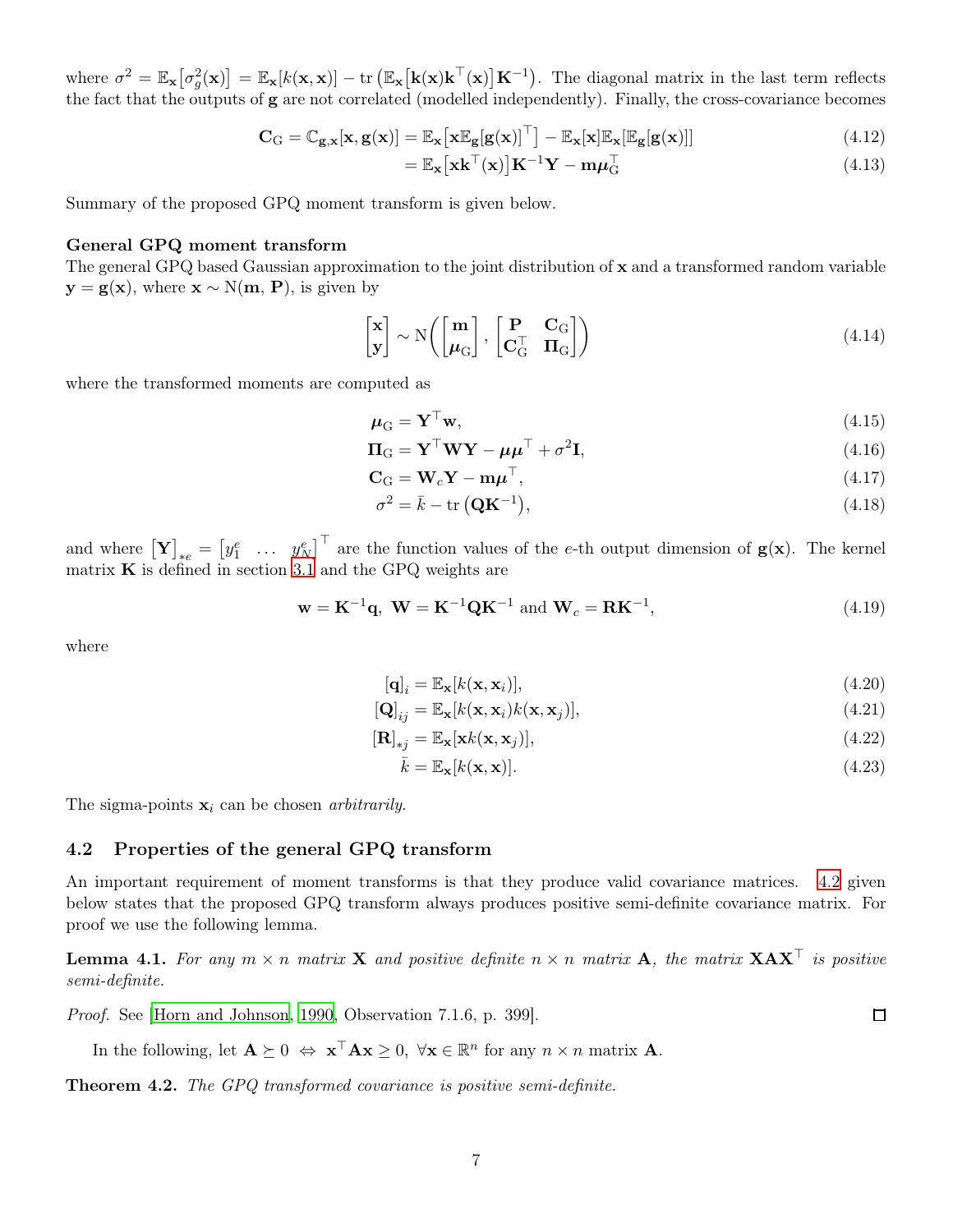*Proof.* Using the expressions for the GPQ weights from eq.  $(4.19)$ , we can write

$$
\mathbf{\Pi} = \mathbf{Y}^{\top} \mathbf{K}^{-1} (\mathbf{Q} - \mathbf{q} \mathbf{q}^{\top}) \mathbf{K}^{-1} \mathbf{Y} + \sigma^2 \mathbf{I} = \mathbf{Z}^{\top} \widetilde{\mathbf{Q}} \mathbf{Z} + \sigma^2 \mathbf{I} = \widetilde{\mathbf{\Pi}} + \sigma^2 \mathbf{I},
$$

where  $\widetilde{\mathbf{\Pi}} = \mathbf{Z}^{\top} \widetilde{\mathbf{Q}} \mathbf{Z}, \ \mathbf{Z} = \mathbf{K}^{-1} \mathbf{Y}$  and  $\widetilde{\mathbf{Q}} = \mathbf{Q} - \mathbf{q} \mathbf{q}^{\top}$ . We recognize that  $\widetilde{\mathbf{Q}} = \mathbb{C}[\mathbf{k}(\mathbf{x})] = \mathbb{E}[\mathbf{k}(\mathbf{x}) \mathbf{k}^{\top}(\mathbf{x})] \mathbb{E}[\mathbf{k}(\mathbf{x})] \mathbb{E}[\mathbf{k}(\mathbf{x})]^\top$ . From the property of covariance matrices it follows that  $\widetilde{\mathbf{Q}} \geq 0$ . The [4.1](#page-6-2) implies that  $\widetilde{\mathbf{\Pi}} = \mathbf{Z}^{\top} \widetilde{\mathbf{Q}} \mathbf{Z} \succeq 0$  for any matrix **Z**. Finally, since  $\sigma^2 \geq 0$ , we have that  $\mathbf{\Pi} = \widetilde{\mathbf{\Pi}} + \sigma^2 \mathbf{I} \succeq 0$ .

Evidently, the GPQ moment transform hinges upon the kernel expectations given by eqs. [\(4.20\)](#page-6-3) to [\(4.22](#page-6-4)). Since we are already using one quadrature to approximate moments, it is thus preferable that these expectations be analytically tractable. A list of tractable kernel-density pairs is provided in [\[Briol et al., 2015](#page-15-9)]. A popular choice in many applications is an RBF (Gaussian) kernel, expectations of which are summarized below.

Theorem 4.3 (GPQ transform with RBF kernel). Assuming a change of variables has taken place in the Gaussian weighted integrals given by eq. [\(2.6](#page-2-2)) and the kernel is of the form

<span id="page-7-0"></span>
$$
k(\boldsymbol{\xi}, \boldsymbol{\xi}') = \alpha^2 \exp\left(-\frac{1}{2}(\boldsymbol{\xi} - \boldsymbol{\xi}')^\top \boldsymbol{\Lambda}^{-1}(\boldsymbol{\xi} - \boldsymbol{\xi}')\right),\tag{4.24}
$$

where  $\alpha$  is scaling parameter and  $\mathbf{\Lambda} = \text{diag}(\begin{bmatrix} \ell_1^2 & \dots & \ell_D^2 \end{bmatrix})$  is lengthscale, then the expectations given by eqs.  $(4.20)$  to  $(4.22)$  $(4.22)$  take on the form

$$
\left[\mathbf{q}\right]_i = \alpha^2 \left|\mathbf{\Lambda}^{-1} + \mathbf{I}\right|^{-\frac{1}{2}} \exp\left(-\frac{1}{2}\boldsymbol{\xi}_i^\top (\mathbf{\Lambda} + \mathbf{I})^{-1} \boldsymbol{\xi}_i\right),\tag{4.25}
$$

$$
\left[\mathbf{Q}\right]_{ij} = \alpha^4 \left|2\mathbf{\Lambda}^{-1} + \mathbf{I}\right|^{-\frac{1}{2}} \exp\left(-\frac{1}{2}\left(\boldsymbol{\xi}_i^{\top}\mathbf{\Lambda}^{-1}\boldsymbol{\xi}_i + \boldsymbol{\xi}_j\mathbf{\Lambda}^{-1}\boldsymbol{\xi}_j - \mathbf{z}_{ij}^{\top}\left(2\mathbf{\Lambda}^{-1} + \mathbf{I}\right)^{-1}\mathbf{z}_{ij}\right)\right),\tag{4.26}
$$

$$
\left[\mathbf{R}\right]_{\ast j} = \alpha^2 \left|\mathbf{\Lambda}^{-1} + \mathbf{I}\right|^{-\frac{1}{2}} \exp\left(-\frac{1}{2}\boldsymbol{\xi}_j^{\top}(\mathbf{\Lambda} + \mathbf{I})^{-1}\boldsymbol{\xi}_j\right) (\mathbf{\Lambda} + \mathbf{I})^{-1}\boldsymbol{\xi}_j,\tag{4.27}
$$

$$
\bar{k} = \alpha^2 \tag{4.28}
$$

where  $\mathbf{z}_{ij} = \mathbf{\Lambda}^{-1}(\boldsymbol{\xi}_i + \boldsymbol{\xi}_j).$ 

Proof. Expressions can be derived by writing the RBF kernel as a Gaussian and making use of the formulas for the product of two Gaussian densities (and the normalizing constant). For space reasons, we omit the fairly straightforward, but nevertheless lengthy and tedious, derivations.  $\Box$ 

It is now evident that the GPQ transformed moments depend on the kernel parameters which need to be set prior to computing the weights. The form of  $\Lambda$  in the RBF kernel formulation above exhibits, so called, automatic relevance determination (ARD). That is to say, by optimizing the lengthscales  $\ell_d$  dimensions contributing most to the variability in the data can be discovered, where a small  $\ell_d$  would indicate high relevance of the d-th dimension. A typical approach in GP regression would be to optimize the kernel parameters by marginal likelihood (evidence) maximization. However, in the BQ setting this method would likely yield unreliable parameter estimates due to the inherently minimal amount of data available. For these reasons, we resorted to a manual choice of the parameter values which were mostly informed by the prior knowledge of the integrated function. In the following theorem, we prove the weight independence on the kernel scaling parameter.

**Theorem 4.4** (Kernel scaling independence). Assume a scaled version of a kernel is used, so that  $\bar{k}(\mathbf{x}, \mathbf{x}') =$  $c \cdot k(\mathbf{x}, \mathbf{x}')$ , then the weights of the GPQ transform given in eq. [\(4.19](#page-6-1)) are independent of the scaling parameter c.

*Proof.* Define a scaled kernel matrix  $\mathbf{K}' = c\mathbf{K}$ , and scaled kernel expectations  $[\mathbf{q}']_i = c\mathbb{E}_{\mathbf{x}}[k(\mathbf{x}, \mathbf{x}_i)], [\mathbf{Q}']_{ij} =$  $c^2 \mathbb{E}_{\mathbf{x}}[k(\mathbf{x}, \mathbf{x}_i)k(\mathbf{x}, \mathbf{x}_j)]$ ,  $[\mathbf{R}']_{*j} = c \mathbb{E}_{\mathbf{x}}[\mathbf{x}k(\mathbf{x}, \mathbf{x}_j)]$ . Plugging into the expressions for the GPQ weights from the eq. [\(4.19](#page-6-1)), we get

$$
\mathbf{w}' = \mathbf{q}' (\mathbf{K}')^{-1} = cc^{-1} \mathbf{q} \mathbf{K}^{-1} = \mathbf{w},
$$
\n(4.29)

$$
\mathbf{W}' = (\mathbf{K}')^{-1} \mathbf{Q}' (\mathbf{K}')^{-1} = c^2 c^{-2} \mathbf{K}^{-1} \mathbf{Q} \mathbf{K}^{-1} = \mathbf{W},
$$
\n(4.30)

$$
\mathbf{W}'_c = \mathbf{R}' (\mathbf{K}')^{-1} = cc^{-1} \mathbf{R} \mathbf{K}^{-1} = \mathbf{W}_c.
$$
 (4.31)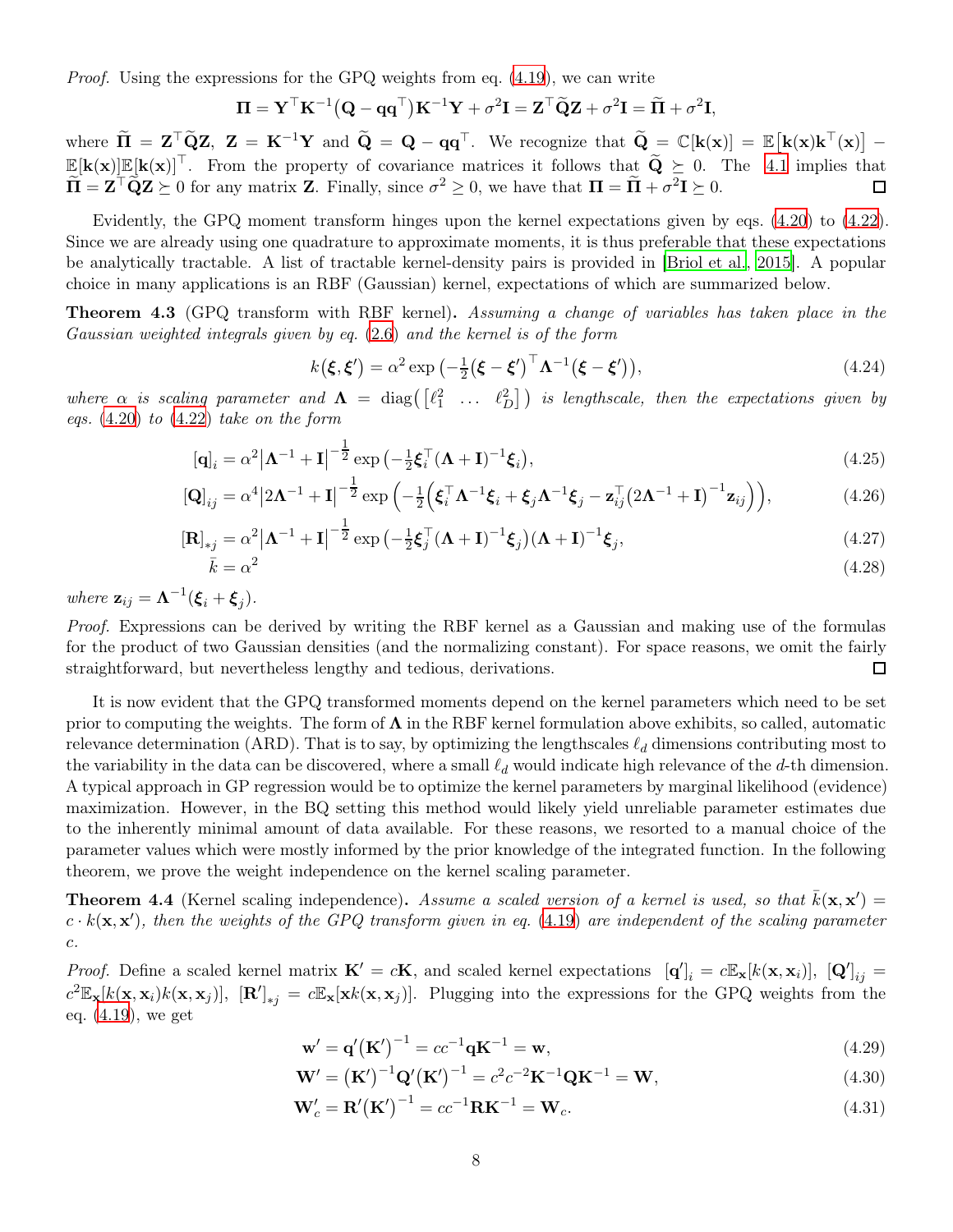Corollary 4.5. The kernel scaling affects only the additive term in the transformed covariance, which becomes  $\sigma^2 = c[\bar{k} - \text{tr}(\mathbf{Q}\mathbf{K}^{-1})]$ . The transformed mean and cross-covariance are unaffected by the scaling.

#### 4.3 Moment transforms in filtering

An important application area for the moment transforms is in local filtering algorithms, which estimate an evolving system state from noisy measurements. Filters are essentially inference algorithms operating on a state-space model which is given by the two discrete-time equations

<span id="page-8-1"></span>
$$
\mathbf{x}_k = \mathbf{f}(\mathbf{x}_{k-1}) + \mathbf{q}_k,\tag{4.32}
$$

<span id="page-8-2"></span>
$$
\mathbf{z}_k = \mathbf{h}(\mathbf{x}_k) + \mathbf{r}_k,\tag{4.33}
$$

describing the system dynamics and the state observation (measurement) process respectively. The evolution of the system state  $\mathbf{x}_k$  is described by eq. [\(4.32\)](#page-8-1) where  $\mathbf{f} : \mathbb{R}^D \to \mathbb{R}^D$  is the dynamics and the  $\mathbf{q}_k \sim \mathrm{N}(\mathbf{0}, \mathbf{Q})$ is the state noise. The measurements  $z_k$  are produced by mapping the state through the observation model  $\mathbf{h}: \mathbb{R}^D \to \mathbb{R}^E$  and adding the measurement noise  $\mathbf{r}_k \sim \mathrm{N}(\mathbf{0}, \mathbf{R})$ . Typically,  $E \leq D$ . Let  $\mathbf{z}_{1:k} = {\mathbf{z}_{1}, \ldots, \mathbf{z}_{k}}$ denote a set of measurements up to time step k. From a probabilistic standpoint, the filtering problem is about inferring a posterior distribution

$$
p(\mathbf{x}_k \mid \mathbf{z}_{1:k}) \propto p(\mathbf{x}_k, \mathbf{z}_k \mid \mathbf{z}_{1:k-1}) = p(\mathbf{z}_k \mid \mathbf{x}_k) p(\mathbf{x}_k \mid \mathbf{z}_{1:k-1})
$$
\n(4.34)

where the likelihood  $p(\mathbf{z}_k | \mathbf{x}_k)$  is obtained from eq. [\(4.33](#page-8-2)) and the prior  $p(\mathbf{x}_k | \mathbf{z}_{1:k-1})$  is given by the Chapman-Kolmogorov equation

$$
p(\mathbf{x}_k \mid \mathbf{z}_{1:k-1}) = \int p(\mathbf{x}_k \mid \mathbf{x}_{k-1}) p(\mathbf{x}_{k-1} \mid \mathbf{z}_{1:k-1}) \, d\mathbf{x}_{k-1}
$$
\n(4.35)

where the transition density  $p(\mathbf{x}_k | \mathbf{x}_{k-1})$  is obtained from the system dynamics given by eq. [\(4.32](#page-8-1)). Local Gaussian filters make the simplifying assumption that the state and measurement are jointly Gaussian distributed, so that

<span id="page-8-3"></span>
$$
p(\mathbf{x}_k, \mathbf{z}_k \mid \mathbf{z}_{1:k-1}) \approx \mathcal{N}\Bigg(\begin{bmatrix} \mathbf{x}_k \\ \mathbf{z}_k \end{bmatrix} \bigg| \begin{bmatrix} \mathbf{m}_{k|k-1}^x \\ \mathbf{m}_{k|k-1}^z \end{bmatrix}, \begin{bmatrix} \mathbf{P}_{k|k-1}^x & \mathbf{P}_{k|k-1}^{xz} \\ \mathbf{P}_{k|k-1}^{xz} & \mathbf{P}_{k|k-1}^z \end{bmatrix}\Bigg), \tag{4.36}
$$

where the index notation  $k|k-1$  means that the relevant quantity at time k is computed from  $z_{1:k-1}$ . Advantage of this simplification is that the posterior is now parametrized by the conditional mean and covariance, which are available in closed form. Using an update rule the state and measurement moments of the joint in eq. [\(4.36](#page-8-3))

$$
\mathbf{m}_{k|k}^{x} = \mathbf{m}_{k|k-1}^{x} + \mathbf{P}_{k|k-1}^{xz} (\mathbf{P}_{k|k-1}^{z})^{-1} (\mathbf{z}_{k} - \mathbf{m}_{k|k-1}^{z}),
$$
\n(4.37)

$$
\mathbf{P}_{k|k}^{x} = \mathbf{P}_{k|k-1}^{x} - \mathbf{P}_{k|k-1}^{xz} (\mathbf{P}_{k|k-1}^{z})^{-1} (\mathbf{P}_{k|k-1}^{xz})^{\top},
$$
\n(4.38)

are combined to arrive at the approximate conditional mean and covariance of the state.

To compute state predictive moments  $\mathbf{m}_{k|k-1}^x$ ,  $\mathbf{P}_{k|k-1}^x$  a moment transform is applied in a setting where the input moments are  $\mathbf{m}_{k-1|k-1}^x$ ,  $\mathbf{P}_{k-1|k-1}^x$  and the nonlinearity is the dynamics  $\mathbf{f}(\mathbf{x}_{k-1})$ . Similarly, the measurement moments  $\mathbf{m}_{k|k-1}^z$ ,  $\mathbf{P}_{k|k-1}^{z}$ ,  $\mathbf{P}_{k|k-1}^{z}$  are obtained by applying a moment transform on input moments  $\mathbf{m}_{k|k-1}^x$ ,  $\mathbf{P}_{k|k-1}^x$  with nonlinearity  $\mathbf{h}(\mathbf{x}_k)$ .

### <span id="page-8-0"></span>5 Experiments

The proposed GPQ moment transform is first tested on a polar-to-Cartesian coordinate transformation while the later experiments focus on applications in nonlinear filtering. In all cases the GPQ transform uses the RBF kernel given by eq. [\(4.24](#page-7-0)). Since the sigma-point locations are not prescribed and their choice is entirely arbitrary, we used the point sets of the classical rules mentioned in Section [2](#page-1-0) for all examples. The acronym GPQKF denotes all nonlinear Kalman filters based on the GPQ regardless of which point set they use.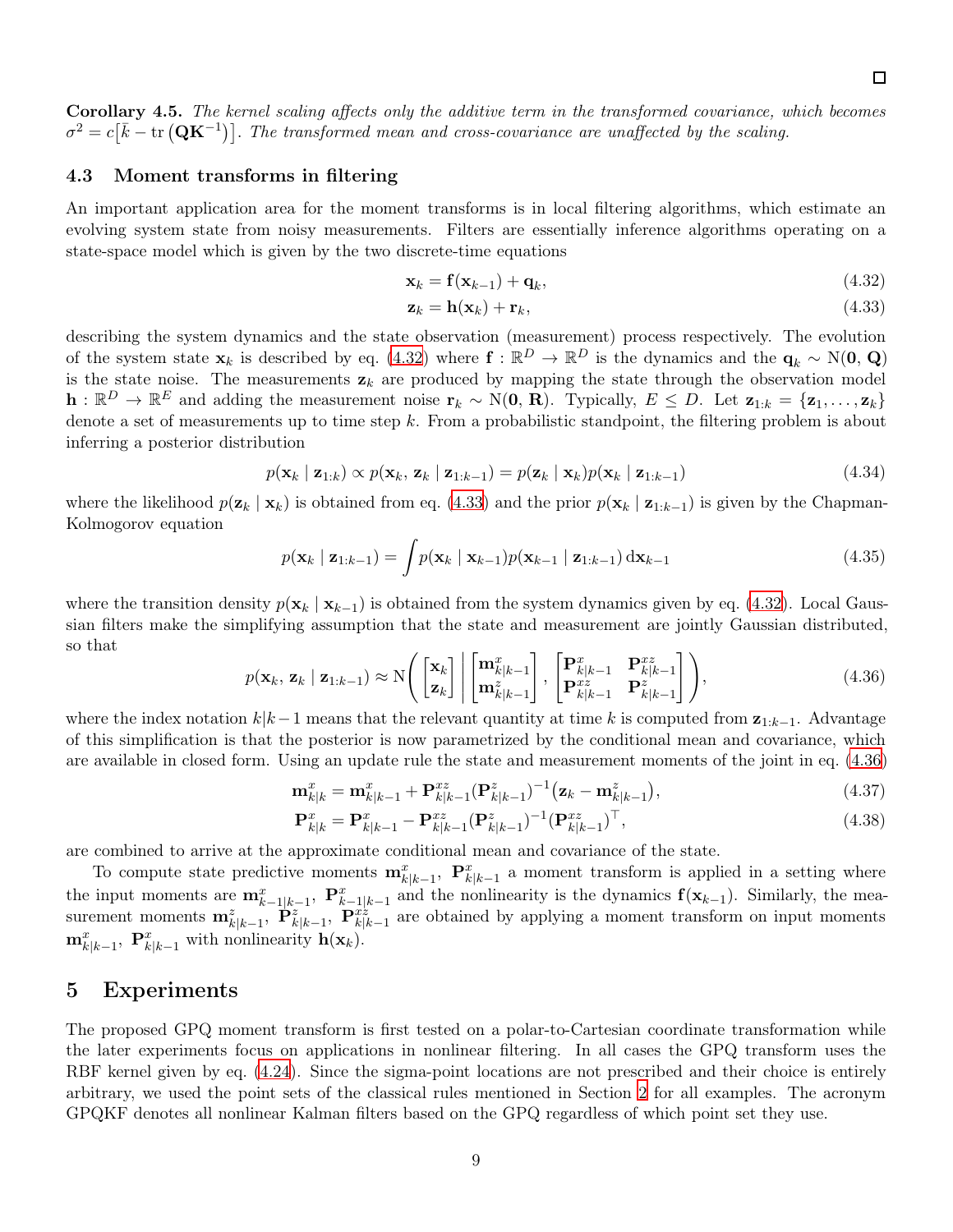#### 5.1 Mapping from Polar to Cartesian Coordinates

Conversion from polar to Cartesian coordinates is a ubiquitous nonlinearity appearing in radar sensors or laser range finders and is given by

$$
\begin{bmatrix} x \\ y \end{bmatrix} = \begin{bmatrix} r\cos(\theta) \\ r\sin(\theta) \end{bmatrix}.
$$
 (5.1)

Since the mapping is conditionally linear (for fixed  $\theta$ ) and we use a kernel with ARD in the moment transform, we can exploit this fact and set the kernel lengthscales to  $\ell = \begin{bmatrix} 60 & 6 \end{bmatrix}$  while the scaling was set to  $\alpha = 1$ . Note, that we set the lengthscale corresponding to range to a relatively large value. This is because the larger lengthscales in the kernel correspond to a slower variation in the approximated function.

<span id="page-9-0"></span>We compared the performance of the spherical radial transform (SR), which is basis of the cubature Kalman filter [\[Arasaratnam and Haykin, 2009](#page-14-0)], and the GPQ transform with SR points (GPQ-SR) for 100 different input moments. The 10 different positions on a spiral in polar coordinates were chosen as input means  $\mathbf{m}_i = [r_i \quad \theta_i].$ For each mean we assigned 10 different input covariance matrices  $P_j = \text{diag}(\begin{bmatrix} \sigma_r^2 & \sigma_{\theta,j}^2 \end{bmatrix})$ , where  $\sigma_r = 0.5$  m and  $\sigma_{\theta,j} \in [6^{\circ}, 36^{\circ}]$  $\sigma_{\theta,j} \in [6^{\circ}, 36^{\circ}]$  $\sigma_{\theta,j} \in [6^{\circ}, 36^{\circ}]$  for  $j = 1, \ldots, 10$ . Figure 3 depicts the input means in polar coordinates. As a measure of an



Figure 3: Input means are placed on a spiral. For each input mean  $\mathbf{m}_i = \begin{bmatrix} r_i & \theta_i \end{bmatrix}$  (black dot) the radius variance is fixed at  $\sigma_r = 0.5 \,\text{m}$  and 10 azimuth variances are considered so that  $\sigma_\theta \in [6^\circ, 36^\circ]$ .

agreement between two Gaussian densities we used the symmetrized KL-divergence given by

$$
SKL = \frac{1}{2} \{ \mathbb{KL}(N(\mathbf{y} | \boldsymbol{\mu}, \boldsymbol{\Pi}) \, \| \, N(\mathbf{y} | \boldsymbol{\mu}_{G}, \boldsymbol{\Pi}_{G})) + \mathbb{KL}(N(\mathbf{y} | \boldsymbol{\mu}_{G}, \boldsymbol{\Pi}_{G}) \, \| \, N(\mathbf{y} | \boldsymbol{\mu}, \boldsymbol{\Pi})) \}
$$
(5.2)

$$
= \frac{1}{4} \Big\{ (\mu - \mu_{\rm G})^{\top} \Pi^{-1} (\mu - \mu_{\rm G}) + (\mu_{\rm G} - \mu)^{\top} \Pi_{\rm G}^{-1} (\mu_{\rm G} - \mu) + \text{tr}(\Pi^{-1} \Pi_{\rm G}) + \text{tr}(\Pi_{\rm G}^{-1} \Pi) - 2E \Big\},\qquad(5.3)
$$

where  $E = \dim(y)$ . The ground truth transformed mean  $\mu$  and covariance  $\Pi$  were computed using the Monte Carlo method with 10 000 samples. Two SKL scores were considered; the average over means and an average over azimuth variances.

The Figure [4](#page-10-0) shows the SKL score calculated for each configuration on the spiral. The left pane of Figure [4](#page-10-0) shows results for individual means averaged over the azimuth variances, whereas the right pane displays averaged SKL over the means. In both cases our proposed moment transform outperforms the classical quadrature transform with the same SR point set.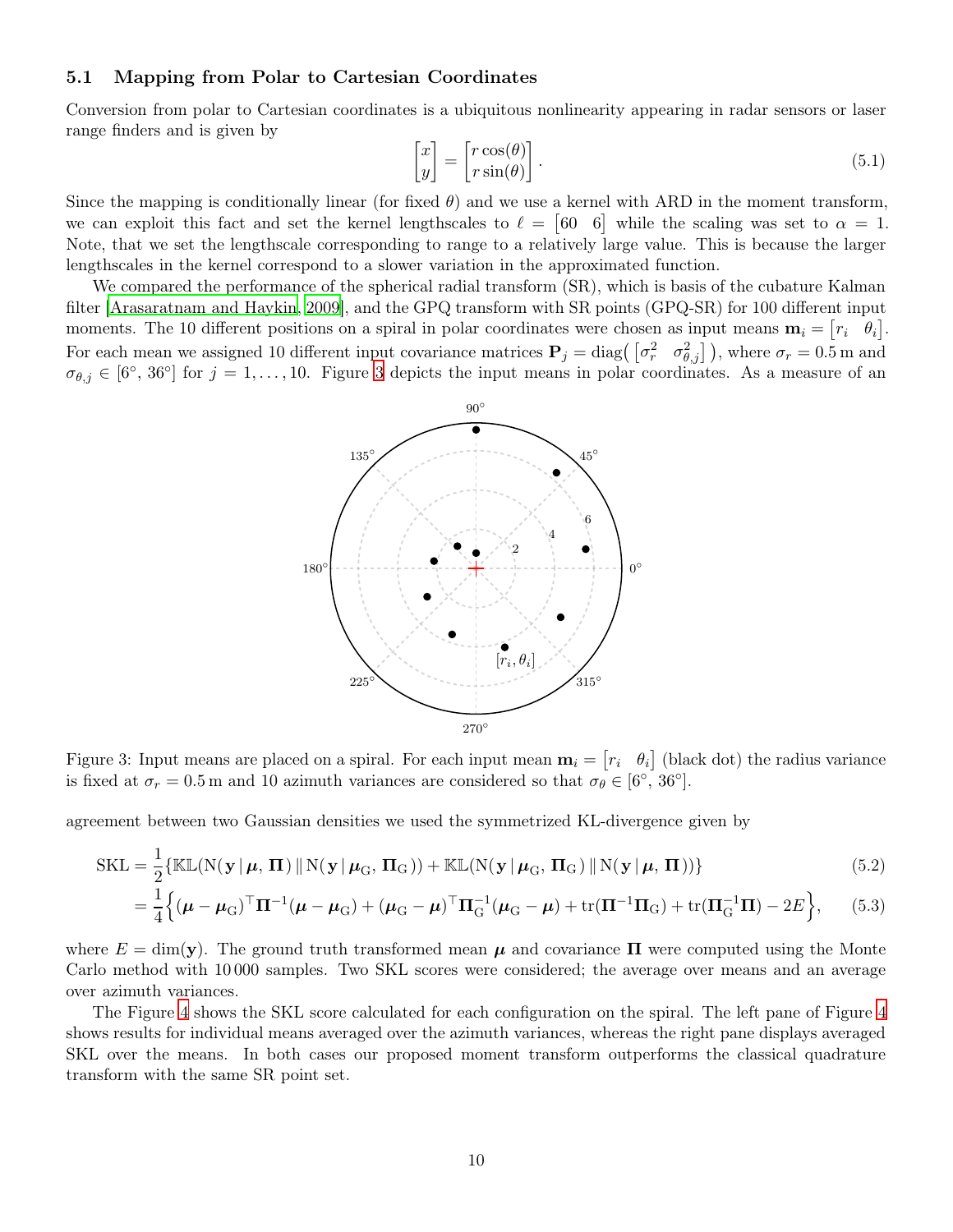<span id="page-10-0"></span>

Figure 4: Performance comparison of the spherical radial (SR) and GPQ with SR points (GPQ-SR) moment transforms in terms of averaged symmetrized KL-divergence. Left: average over a range of azimuth variances; Right: average over the range of input means (positions on the spiral).

#### 5.2 UNGM

The performance of nonlinear sigma-point filters based on GPQ transform was first tested in [\[Prüher and Šimandl,](#page-16-10) [2016\]](#page-16-10) on a univariate non-stationary growth model (UNGM), where the system dynamics and the observation model are given by

$$
x_k = \frac{1}{2}x_{k-1} + \frac{25x_{k-1}}{1 + x_{k-1}^2} + 8\cos(1.2 k) + q_{k-1},
$$
\n(5.4)

$$
z_k = \frac{1}{20}x_{k-1}^2 + r_k, \tag{5.5}
$$

with the state noise  $q_{k-1} \sim \mathcal{N}(0, 10)$ , measurement noise  $r_k \sim \mathcal{N}(0, 1)$  and initial conditions  $x_{0|0} \sim \mathcal{N}(0, 5)$ . This model is frequently used as a benchmark in nonlinear filtering [\[Gordon et al., 1993](#page-15-15); [Kitagawa](#page-16-15), [1996\]](#page-16-15).

For this problem, all of the considered GPQKFs used the same kernel scaling  $\alpha = 1$ . The lengthscale was set to  $\ell = 3.0$  for the UT,  $\ell = 0.3$  for SR and GH-5, and  $\ell = 0.1$  for all higher-order GH sigma-point sets. The GPQKFs that used UT and GH sigma-points of order 5, 7, 10, 15 and 20 were compared with their classical quadrature-based counterparts, namely, the UKF and the GHKF of the same orders. The UKF operated with  $\kappa = 0$ . We performed 100 simulations, each for  $K = 500$  time steps.

For evaluation of the filter performance, we used the root-mean-square error (RMSE)

RMSE = 
$$
\sqrt{\frac{1}{K} \sum_{k=1}^{K} (\mathbf{x}_k - \mathbf{m}_{k|k}^{\mathbf{x}})^2}
$$
(5.6)

to measure the overall difference between the state estimate  $\mathbf{m}_{k|k}^{\mathbf{x}}$  and the true state  $\mathbf{x}_k$  across all time steps. The negative log-likelihood of the state estimate  $\mathbf{m}_{k|k}^{\mathbf{x}}$  and covariance  $\mathbf{P}_{k}^{\mathbf{x}}$ 

$$
NLL = -\log p(\mathbf{x}_k \mid \mathbf{z}_{1:k}) = \frac{1}{2} \Big[ \log |2\pi \mathbf{P}_k^{\mathbf{x}}| + (\mathbf{x}_k - \mathbf{m}_{k|k}^{\mathbf{x}})^{\top} (\mathbf{P}_k^{\mathbf{x}})^{-1} (\mathbf{x}_k - \mathbf{m}_{k|k}^{\mathbf{x}}) \Big]
$$
(5.7)

was used to measure the overall model fit [\[Gelman, 2013\]](#page-15-16). As a metric that takes into account the estimated state covariance, the inclination indicator [\[Li and Zhao, 2006](#page-16-16)] given by

$$
\nu = \frac{10}{K} \sum_{k=1}^{K} \log_{10} \frac{\left(\mathbf{x}_k - \mathbf{m}_{k|k}^{\mathbf{x}}\right)^{\top} \left(\mathbf{P}_{k|k}^{\mathbf{x}}\right)^{-1} \left(\mathbf{x}_k - \mathbf{m}_{k|k}^{\mathbf{x}}\right)}{\left(\mathbf{x}_k - \mathbf{m}_{k|k}^{\mathbf{x}}\right)^{\top} \mathbf{\Sigma}_k^{-1} \left(\mathbf{x}_k - \mathbf{m}_{k|k}^{\mathbf{x}}\right)}
$$
(5.8)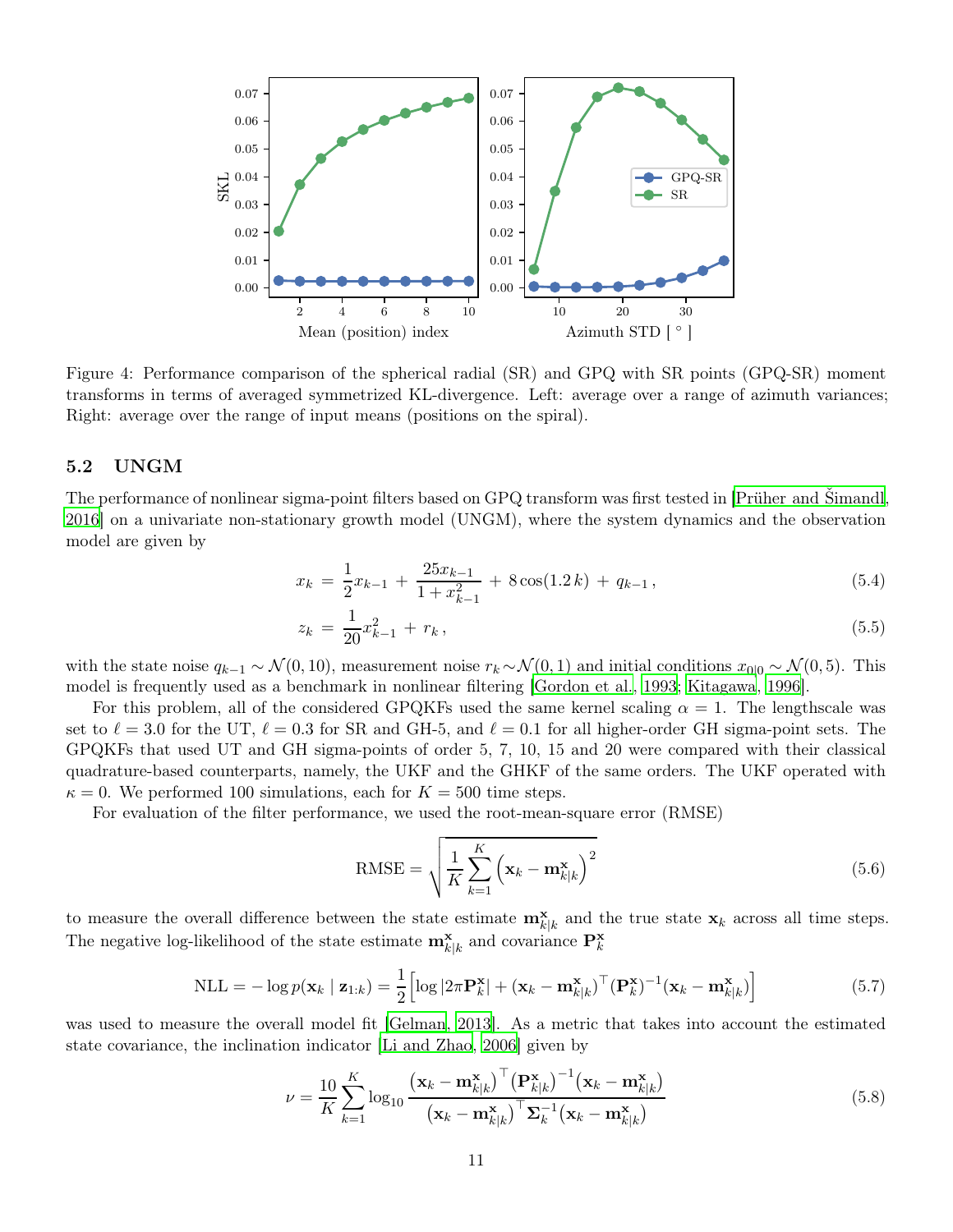<span id="page-11-0"></span>

| Point set       | N  | GPQ               | Classical          |
|-----------------|----|-------------------|--------------------|
| <b>SR</b>       | 2  | $6.157 \pm 0.071$ | $13.652 \pm 0.253$ |
| UT              | 3  | $7.124 \pm 0.131$ | $7.103 \pm 0.130$  |
| GH <sub>5</sub> | 5  | $8.371 \pm 0.128$ | $10.466 \pm 0.198$ |
| GH <sub>7</sub> | 7  | $8.360 \pm 0.043$ | $9.919 \pm 0.215$  |
| GH10            | 10 | $7.082 \pm 0.038$ | $8.035 \pm 0.193$  |
| GH15            | 15 | $6.944 \pm 0.048$ | $8.224 \pm 0.188$  |
| GH20            | 20 | $6.601 \pm 0.058$ | $7.406 \pm 0.193$  |

Table 1: The average root-mean-square error.

<span id="page-11-2"></span>

| Point set        | N  | GPQ               | Classical          |
|------------------|----|-------------------|--------------------|
| SR.              | 2  | $3.328 \pm 0.026$ | $56.570 \pm 2.728$ |
| UT               | 3  | $4.970 \pm 0.343$ | $5.306 \pm 0.481$  |
| GH <sub>5</sub>  | 5  | $4.088 \pm 0.064$ | $14.722 \pm 0.829$ |
| GH <sub>7</sub>  | 7  | $4.045 \pm 0.017$ | $12.395 \pm 0.855$ |
| GH <sub>10</sub> | 10 | $3.530 \pm 0.012$ | $7.565 \pm 0.534$  |
| GH15             | 15 | $3.468 \pm 0.014$ | $7.142 \pm 0.557$  |
| GH20             | 20 | $3.378 \pm 0.017$ | $5.664 \pm 0.488$  |

Table 2: The average negative log-likelihood.

was used, where  $\Sigma_k$  is the sample mean-square-error matrix. The filter is said to be optimistic if it underestimates the actual error, which is indicated by  $\nu > 0$  and vice versa. A perfectly credible filter would provide  $\nu = 0$ , that is, it would neither overestimate nor underestimate the actual error.

<span id="page-11-1"></span>Tables [1](#page-11-0) to [3](#page-11-1) show average values of the performance criteria across simulations with bootstrapped estimates of  $\pm 2$  standard deviations [\[Wasserman, 2007](#page-17-5)]. As evidenced by the results in Table [1,](#page-11-0) the Bayesian quadrature achieves superior RMSE performance for all sigma-point sets. In the classical quadrature case the performance improves with increasing number of sigma-points used. Table [2](#page-11-2) shows that the performance of GPQKF is clearly superior in terms of NLL, which indicates that the estimates produced by the GPQ-based filters are better representations of the unknown true state development. The self-assessment of the filter performance is more credible in the case of GPQ, as indicated by lower inclination  $\nu$  in the Table [3.](#page-11-1) This indicates that the GPQ-based filters are more conservative in their covariance estimates - a consequence of including additional uncertainty (integral variance), which the classical quadrature-based filters do not employ. Also note, that the variance of all the evaluated criteria for GPQ-based filters is mostly an order of magnitude lower.

| Point set       | -N | GPQ               | Classical          |
|-----------------|----|-------------------|--------------------|
| SR.             | 2  | $1.265 \pm 0.010$ | $18.585 \pm 0.045$ |
| UT              | 3  | $0.363 \pm 0.108$ | $0.897 \pm 0.088$  |
| GH <sub>5</sub> | 5  | $4.549 \pm 0.013$ | $9.679 \pm 0.068$  |
| GH <sub>7</sub> | 7  | $4.638 \pm 0.006$ | $8.409 \pm 0.076$  |
| GH10            | 10 | $2.520 \pm 0.006$ | $5.315 \pm 0.058$  |
| GH15            | 15 | $2.331 \pm 0.008$ | $5.424 \pm 0.059$  |
| GH20            | 20 | $1.654 \pm 0.007$ | $4.105 \pm 0.055$  |

Table 3: The average inclination indicator.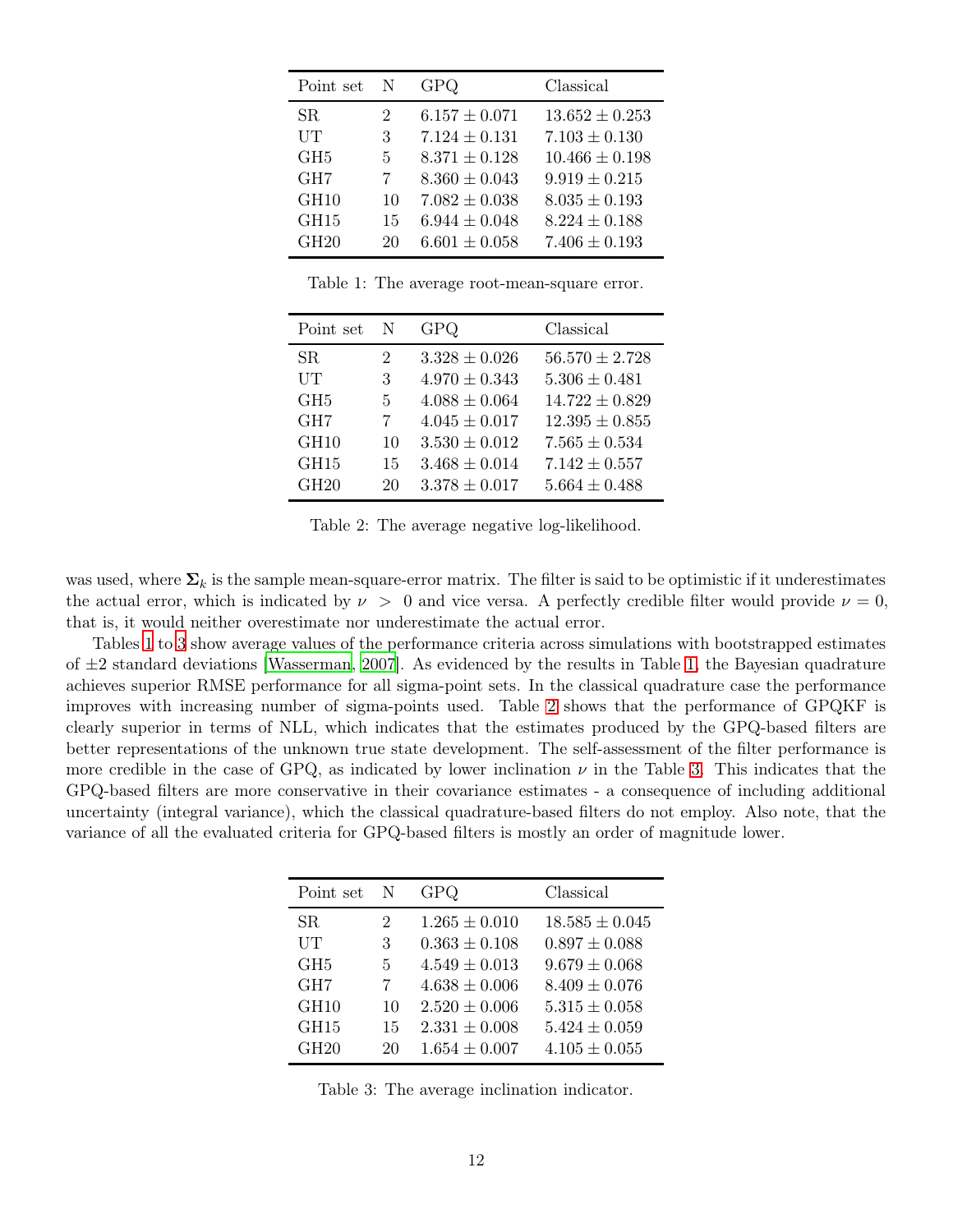<span id="page-12-0"></span>

Figure 5: Sensitivity of GPQKF performance (using UT sigma-points) to changes in the lengthscale parameter  $\ell$ . The choice  $\ell = 3$  minimizes RMSE and yields nearly optimal inclination  $\nu$ .

To achieve competitive results, the kernel lengthscale  $\ell$  had to be manually set for each filter separately. This was done by running the filters with increasing lengthscale, plotting the performance metrics and choosing the value which gave the smallest RMSE and the inclination closest to zero. Figure [5](#page-12-0) illustrates the effect of changing lengthscale on the overall performance of the GPQKF with UT sigma-points.

#### 5.3 Target Tracking

As a more application oriented example, we considered a target tracking scenario adopted from [\[Athans et al.,](#page-14-1) [1968](#page-14-1); [Julier et al.](#page-15-6), [2000](#page-15-6)]. A spherical object falls down from high altitude entering the Earth's atmosphere with high velocity. The nonlinear dynamics is described by the following set of differential equations

<span id="page-12-1"></span>
$$
\dot{p}(t) = -v(t) + q_1(t),\tag{5.9}
$$

$$
\dot{v}(t) = -v^2(t)\theta(t)e^{-\gamma p(t)} + q_2(t),\tag{5.10}
$$

<span id="page-12-2"></span>
$$
\dot{\theta}(t) = q_3(t),\tag{5.11}
$$

where  $\gamma = 0.164$  is a constant and the system state  $\mathbf{x} = \begin{bmatrix} p & v & \theta \end{bmatrix}$  consists of position (altitude) p, velocity v and a constant ballistic parameter  $\theta$ . The zero-mean state noise is characterized by  $\mathbb{E}[q_i(t)q_i(s)] = \mathbf{Q}\delta(t-s)\delta(i-j)$ , where  $\mathbf{q} = \begin{bmatrix} q_1 & q_2 & q_3 \end{bmatrix}$ . The range measurements are produced at discrete time intervals by a radar positioned at the altitude of 30 km and 30 km horizontally to the vertical path of the falling object. Thus the observation model is

$$
y_k = \sqrt{s_x^2 + (s_y - p_k)^2} + r_k,\tag{5.12}
$$

where  $(s_x, s_y)$  is the radar position. The measurements were generated with frequency 10 Hz and the measurement noise is zero-mean with variance  $\sigma_y^2 = 9.2903 \times 10^{-4} \text{ km}^2$ . The mean and covariance of the system initial condition were set to

> $\mathbf{x}_0 = \begin{bmatrix} 90 \,\mathrm{km} & 6 \,\mathrm{km} \,\mathrm{s}^{-1} & 1.5 \end{bmatrix}$ (5.13)

$$
\mathbf{P}_0 = \text{diag}\left(\begin{bmatrix} 0.0929 \,\text{km}^2 & 1.4865 \,\text{km}^2 \,\text{s}^{-2} & 10^{-4} \end{bmatrix}\right) \tag{5.14}
$$

while the filter used different initial state estimate

$$
\mathbf{m}_{0|0}^x = [90 \,\mathrm{km} \quad 6 \,\mathrm{km} \,\mathrm{s}^{-1} \quad 1.7] \tag{5.15}
$$

$$
\mathbf{P}_{0|0}^{x} = \text{diag}\left(\begin{bmatrix} 0.0929 \,\text{km}^2 & 1.4865 \,\text{km}^2 \,\text{s}^{-2} & 10 \end{bmatrix}\right) \tag{5.16}
$$

which implies a lighter object than in reality.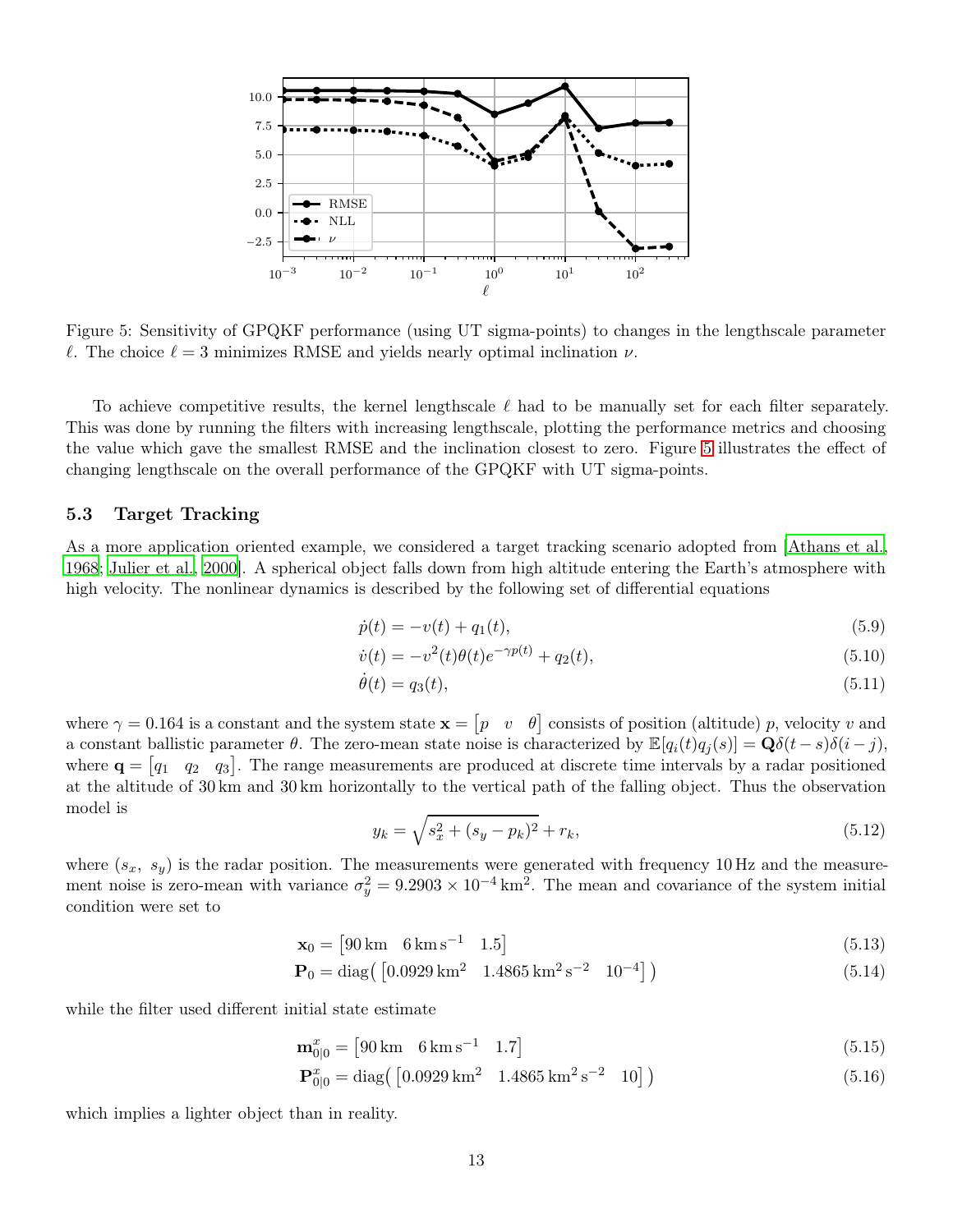In the experiments, we focused on the comparison of our GPQKF with the UT points and the UKF, because this filter was previously used in [\[Julier et al.](#page-15-6), [2000](#page-15-6)] to demonstrate its superiority over the EKF on the same tracking problem. The parameters of the UKF were set to  $\kappa = 0$ ,  $\alpha = 1$ ,  $\beta = 2$  following the recommended heuristics [\[Särkkä](#page-16-11), [2013\]](#page-16-11). The GPQKF used different kernel parameters for the dynamics,  $\alpha_f = 0.5$ ,  $\ell_f =$  [10 10 10], and the measurement nonlinearity,  $\alpha_h = 0.5$ ,  $\ell_h =$  [15 20 20]. All filters operated with a discrete-time model obtained by Euler approximation with step size  $\Delta t = 0.1$  s. The discretized model is given by

$$
p(k+1) = p(k) - \Delta t \, v(k) + q_1(k),\tag{5.17}
$$

$$
v(k+1) = v(k) - \Delta t v^2(k)\theta(k) \exp(-\gamma p(k)) + q_2(k),
$$
\n(5.18)

$$
\theta(k+1) = \theta(k) + q_3(k). \tag{5.19}
$$

<span id="page-13-1"></span>We generated 100 truth trajectories by simulating the continuous-time dynamics, given by the eqs. [\(5.9\)](#page-12-1) to [\(5.11\)](#page-12-2), for 30 time steps by 4th-order Runge-Kutta scheme and computed the average RMSE and inclination indicator  $\nu$  for both tested filters. Figure [6](#page-13-1) shows realizations of the altitude and velocity trajectories along with the average trajectory. Note that when the object is passing directly in front of the radar at approximately  $t = 10$  s (i.e. altitude 30 km), the system is almost unobservable.



Figure 6: Altitude and velocity evolution in time. Trajectory realizations (black) and the average trajectory (red). The greatest deceleration occurs in the period from 10 to 20 seconds.

Figure [7](#page-14-2) depicts the RMSE for each time step averaged over trajectory simulations. The RMSE of the GPQKF tends to be better for all state vector components. The biggest difference is evident in the RMSE of the ballistic parameter where GPQKF shows significantly better performance during the period of the greatest deceleration. Overall, the UKF shows signs of an unbalanced estimator as evidenced from Figure [8,](#page-14-3) where the inclination  $\nu$  rises significantly above zero, indicating excessive optimism. The GPQKF manages to stay mostly balanced ( $\nu$  wobbles around zero) with the exception of velocity, where it tips toward pessimism towards the end of the trajectory. This behaviour is mostly likely caused by the inclusion of additional functional uncertainty in the transformed covariance as shown in eqs. [\(4.5\)](#page-5-2) and [\(4.6\)](#page-5-3).

### <span id="page-13-0"></span>6 Conclusion

In this article, we have shown how a Bayesian view of quadrature can be leveraged for the design of general purpose moment transform. Unlike the classical transforms, the proposed GPQ transform accounts for the integration error incurred in computing the mean by inflating the transformed covariance. The underlying model in the proposed transform is a non-parametric GP regression model, which brings a lot of advantages.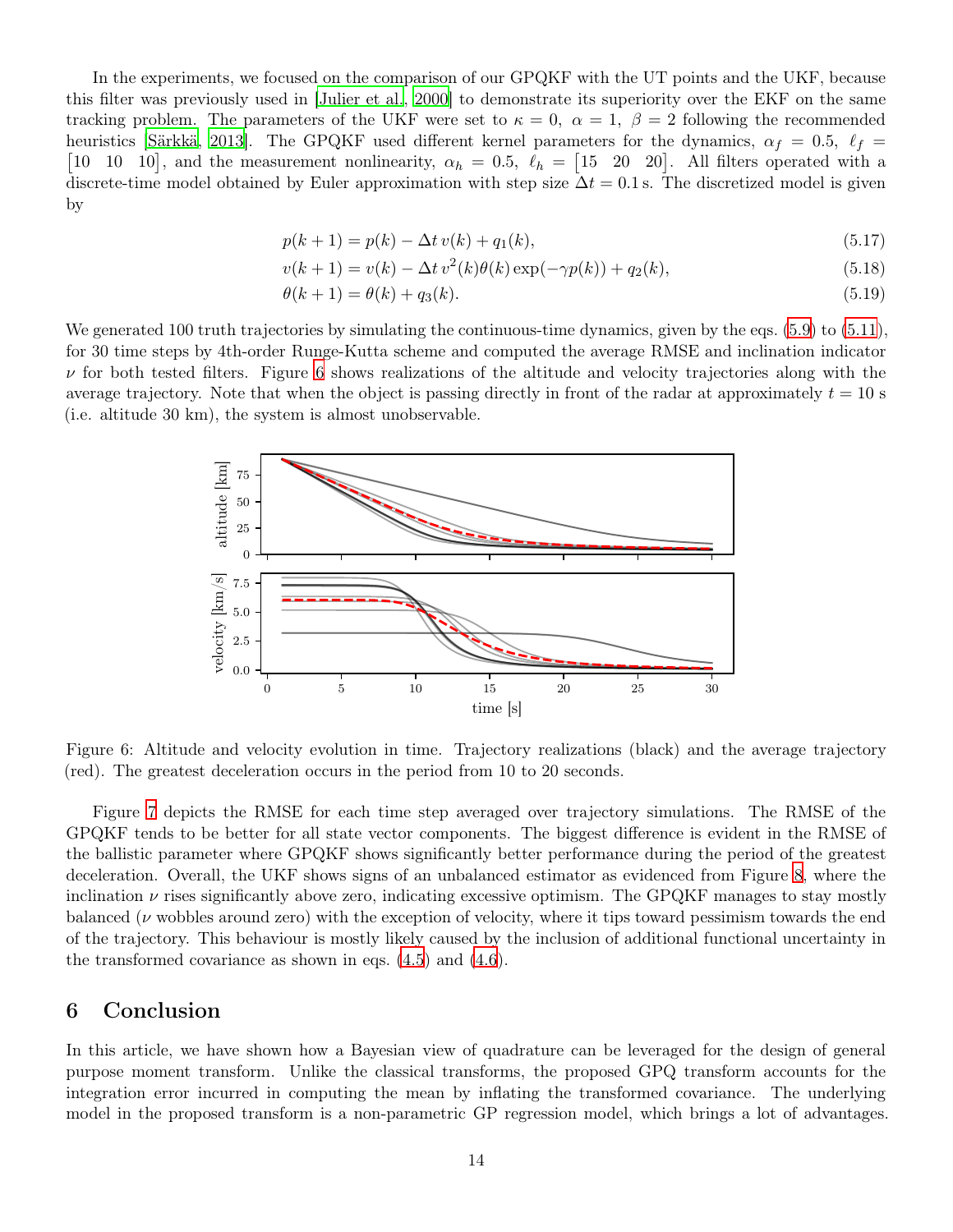<span id="page-14-2"></span>

<span id="page-14-3"></span>Figure 7: Evolution of the average RMSE in time for the GPQKF with the UT points and the UKF. From top to bottom: position, velocity and ballistic parameter.



Figure 8: Evolution of the average inclination in time for the GPQKF with the UT points and the UKF. From top to bottom: position, velocity and ballistic parameter.

Namely, the transform is not restricted by polynomial assumptions on the integrand (unlike the classical methods) and it quantifies predictive uncertainty, which eventually translates into integral uncertainty. The proposed moment transform is entirely general, in that the equations hold for any kernel and input density, however, analytically tractable kernel-density pairs are preferable. We showed that the transform may outperform classical transforms on a coordinate conversion and two nonlinear sigma-point filtering examples. In both experiments, the filters based on the GPQ give more realistic estimates of the covariance, hence are better at self-assessing their estimation error. Currently, the biggest challenge is finding optimal values of the kernel parameters.

## References

- <span id="page-14-0"></span>I. Arasaratnam and S. Haykin. Cubature Kalman Filters. IEEE Transactions on Automatic Control, 54(6): 1254–1269, 2009.
- <span id="page-14-1"></span>M. Athans, R. Wishner, and A. Bertolini. Suboptimal State Estimation for Continuous-Time Nonlinear Systems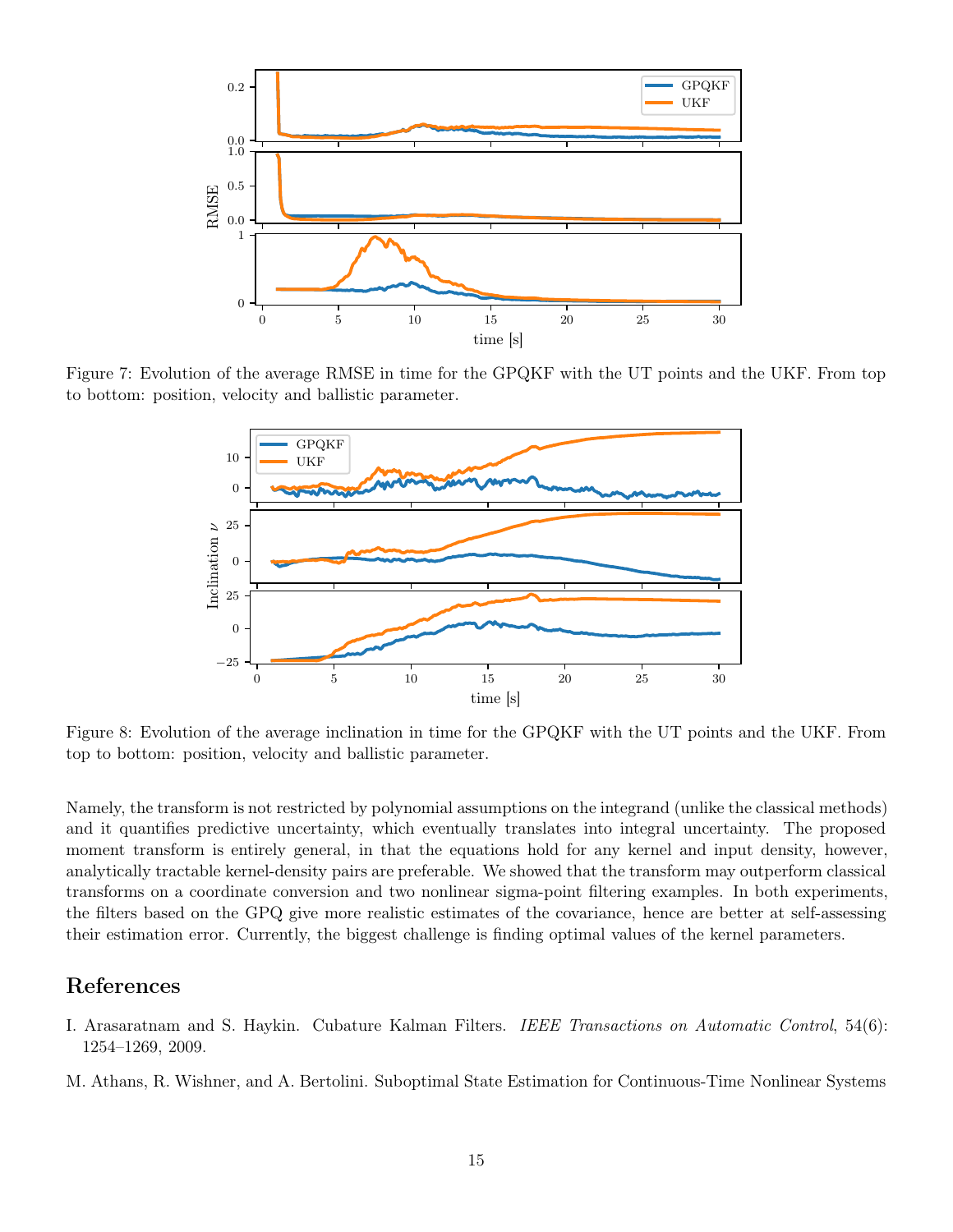from Discrete Noisy Measurements. IEEE Transactions on Automatic Control, 13(5):504–514, 1968. doi: 10.1109/TAC.1968.1098986.

- <span id="page-15-5"></span>R. Bhar. Stochastic filtering with applications in finance. World Scientific, 2010. ISBN 978-981-4304-85-6.
- <span id="page-15-9"></span>F.-X. Briol, C. J. Oates, M. Girolami, M. A. Osborne, and D. Sejdinovic. Probabilistic Integration: A Role for Statisticians in Numerical Analysis? ArXiv e-prints, December 2015.
- <span id="page-15-10"></span>M. P. Deisenroth, M. F. Huber, and U. D. Hanebeck. Analytic moment-based Gaussian process filtering. In Proceedings of the 26th Annual International Conference on Machine Learning - ICML '09, pages 1–8. ACM Press, 2009. doi: 10.1145/1553374.1553403.
- <span id="page-15-12"></span>M. P. Deisenroth, R. D. Turner, M. F. Huber, U. D. Hanebeck, and C. E. Rasmussen. Robust Filtering and Smoothing with Gaussian Processes. IEEE Transactions on Automatic Control, 57(7):1865–1871, 2012. doi: 10.1109/TAC.2011.2179426.
- <span id="page-15-8"></span>P. Diaconis. Bayesian numerical analysis. In S. S. Gupta and J. O. Berger, editors, Statistical Decision Theory and Related Topics IV, pages 163–175. Springer, 1988.
- <span id="page-15-1"></span>J. Duník, O. Straka, and M. Šimandl. Stochastic Integration Filter. IEEE Transactions on Automatic Control, 58(6):1561–1566, 2013.
- <span id="page-15-7"></span>W. Gautschi. *Orthogonal Polynomials: Computation and Approximation*. Numerical Mathematics and Scientific Computation. Oxford University Press, 2004. ISBN 978-0198506720.
- <span id="page-15-16"></span>A. Gelman. Bayesian Data Analysis. Chapman and Hall/CRC, 3rd edition, 2013. ISBN 978-1439840955.
- <span id="page-15-3"></span>S. Gillijns, O.B. Mendoza, J. Chandrasekar, B.L.R. De Moor, D.S. Bernstein, and A. Ridley. What is the ensemble kalman filter and how well does it work? In American Control Conference, 2006, page 6, June 2006. doi: 10.1109/ACC.2006.1657419.
- <span id="page-15-13"></span>A. Girard, C. E. Rasmussen, J. Quiñonero Candela, and R. Murray-Smith. Gaussian Process Priors With Uncertain Inputs Application to Multiple-Step Ahead Time Series Forecasting. In S. Becker, S. Thrun, and K. Obermayer, editors, Advances in Neural Information Processing Systems 15, pages 545–552. MIT Press, 2003.
- <span id="page-15-15"></span>N. J. Gordon, D. J. Salmond, and A. F. M. Smith. Novel approach to nonlinear/non-Gaussian Bayesian state estimation. IEE Proceedings F (Radar and Signal Processing),  $140(2):107-113$ , 1993.
- <span id="page-15-2"></span>M. S. Grewal, L. R. Weill, and A. P. Andrews. Global Positioning Systems, Inertial Navigation, and Integration. Wiley, 2007. ISBN 978-0-470-09971-1.
- <span id="page-15-0"></span>T. Heine, M. Kawohl, and R. King. Robust Model Predictive Control using the Unscented Transformation. In 2006 IEEE Conference on Computer Aided Control System Design, pages 224–230, Oct 2006. doi: 10.1109/ CACSD-CCA-ISIC.2006.4776650.
- <span id="page-15-14"></span>R. A. Horn and C. R. Johnson. Matrix Analysis. Cambridge University Press, 1990. ISBN 978-0-521-38632-6.
- <span id="page-15-11"></span>K. Ito and K. Xiong. Gaussian Filters for Nonlinear Filtering Problems. IEEE Transactions on Automatic Control, 45(5):910–927, 2000. doi: 10.1109/9.855552.
- <span id="page-15-4"></span>T. Jiang, N.D. Sidiropoulos, and G.B. Giannakis. Kalman filtering for power estimation in mobile communications. Wireless Communications, IEEE Transactions on, 2(1):151–161, 2003. doi: 10.1109/TWC.2002.806386.
- <span id="page-15-6"></span>S. J. Julier, J. K. Uhlmann, and H. F. Durrant-Whyte. A New Method for the Nonlinear Transformation of Means and Covariances in Filters and Estimators. IEEE Transactions on Automatic Control, 45(3):477–482, 2000.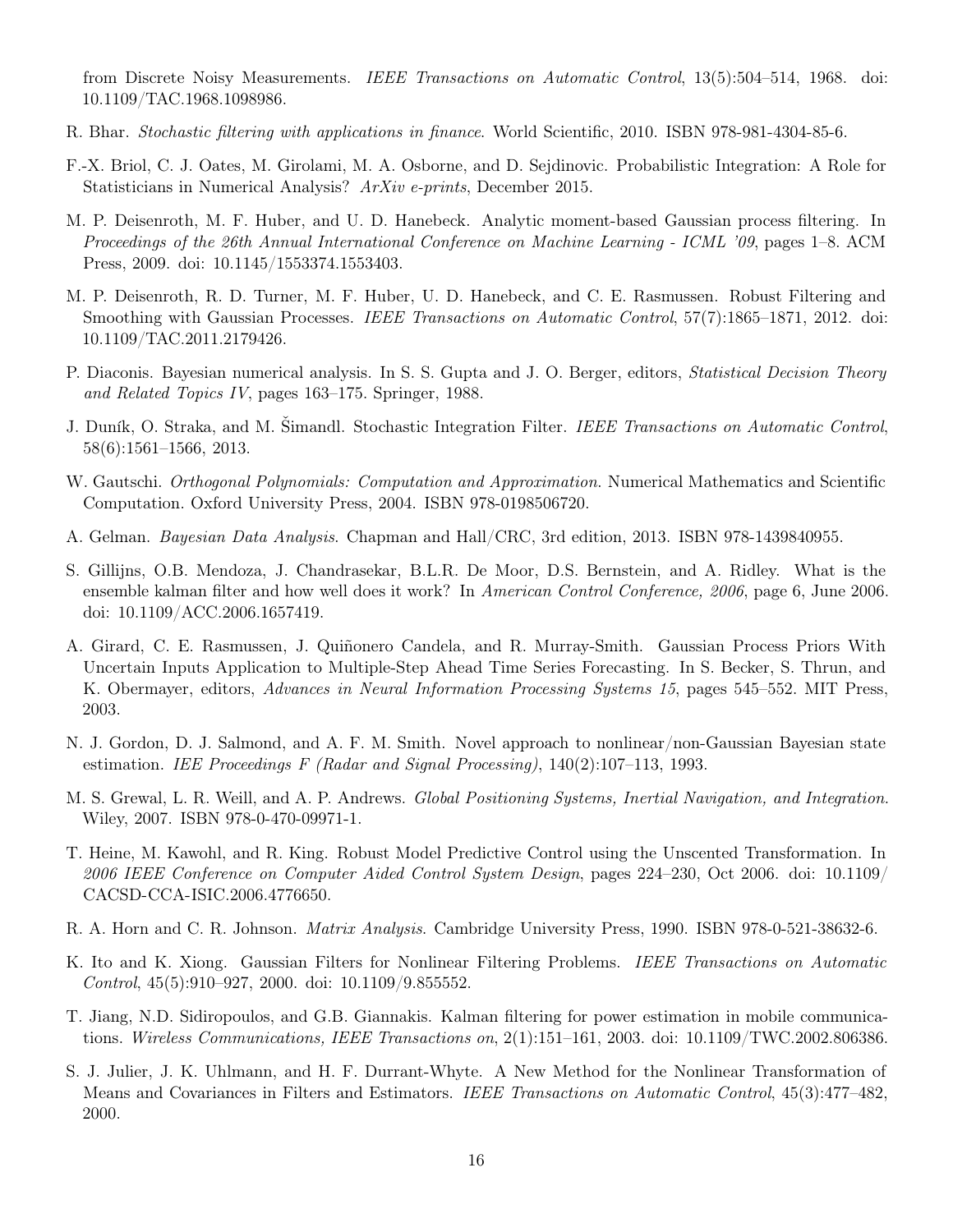- <span id="page-16-15"></span>G. Kitagawa. Monte Carlo Filter and Smoother for Non-Gaussian Nonlinear State Space Models. Journal of Computational and Graphical Statistics, 5(1):1–25, 1996.
- <span id="page-16-9"></span>J. Ko, D. J. Klein, D. Fox, and D. Haehnel. GP-UKF: Unscented Kalman Filters with Gaussian Process Prediction and Observation Models. In Intelligent Robots and Systems, 2007. IROS 2007. IEEE/RSJ International Conference on, volume 54, pages 1901–1907. IEEE, 2007. doi: 10.1109/IROS.2007.4399284.
- <span id="page-16-16"></span>X. R. Li and Z. Zhao. Measuring Estimator's Credibility: Noncredibility Index. In Information Fusion, 2006 9th International Conference on, pages 1–8, 2006. doi: 10.1109/ICIF.2006.301770.
- <span id="page-16-12"></span>J. McNamee and F. Stenger. Construction of fully symmetric numerical integration formulas. Numerische Mathematik, 10(4):327–344, 1967. ISSN 0029599X. doi: 10.1007/BF02162032.
- <span id="page-16-7"></span>T. P. Minka. Deriving Quadrature Rules from Gaussian Processes. Technical report, Statistics Department, Carnegie Mellon University, Tech. Rep, 2000.
- <span id="page-16-5"></span>C. J. Oates, M. A Osborne, and M. Girolami. Frank-Wolfe Bayesian Quadrature : Probabilistic Integration with Theoretical Guarantees.  $ArXiv$  e-prints, pages 1–19, 2015. URL <http://arxiv.org/abs/1506.02681>.
- <span id="page-16-3"></span>A. O'Hagan. Bayes-Hermite quadrature. Journal of Statistical Planning and Inference, 29(3):245–260, 1991. doi: 10.1016/0378-3758(91)90002-V.
- <span id="page-16-6"></span>M. A. Osborne and R. Garnett. Bayesian Quadrature for Ratios. In International Conference on Artificial Intelligence and Statistics, pages 832–840, 2012.
- <span id="page-16-14"></span>M. A. Osborne, C. E. Rasmussen, D. K. Duvenaud, R. Garnett, and S. J. Roberts. Active Learning of Model Evidence Using Bayesian Quadrature. In Advances in Neural Information Processing Systems (NIPS), pages 46–54, 2012.
- <span id="page-16-2"></span>H. Poincaré. Calcul des probabilités. Paris, Gauthier-Villars, 1896.
- <span id="page-16-10"></span>J. Prüher and M. Šimandl. Bayesian Quadrature Variance in Sigma-point Filtering. In J. Filipe, O. Gusikhin, Madani K., and J. Sasiadek, editors, Informatics in Control, Automation and Robotics, 12th International Conference, ICINCO 2015 Colmar, Alsace, France, 21-23 July, 2015 Revised Selected Papers, volume 370 of Lecture Notes in Electrical Engineering. Springer International Publishing, 2016.
- <span id="page-16-4"></span>C. E. Rasmussen and Z. Ghahramani. Bayesian Monte Carlo. In S. Becker, S. Thrun, and K. Obermayer, editors, Advances in Neural Information Processing Systems 15, number 1, pages 505–512. MIT Press, 2003.
- <span id="page-16-13"></span>C. E. Rasmussen and C. K. Williams. Gaussian Processes for Machine Learning. The MIT Press, 2006. ISBN 978-0-262-18253-9.
- <span id="page-16-0"></span>I. M. Ross, R. J. Proulx, and M. Karpenko. Unscented guidance. In 2015 American Control Conference (ACC), pages 5605–5610, July 2015. doi: 10.1109/ACC.2015.7172217.
- <span id="page-16-1"></span>F. Sandblom and L. Svensson. Moment Estimation Using a Marginalized Transform. IEEE Transactions on Signal Processing, 60(12):6138–6150, 2012.
- <span id="page-16-11"></span>S. Särkkä. Bayesian Filtering and Smoothing. Cambridge University Press, New York, 2013. ISBN 978-1-107- 61928-9.
- <span id="page-16-8"></span>S. Särkkä, J. Hartikainen, L. Svensson, and F. Sandblom. Gaussian Process Quadratures in Nonlinear Sigma-Point Filtering and Smoothing. In Information Fusion (FUSION), 2014 17th International Conference on, pages 1–8, 2014.